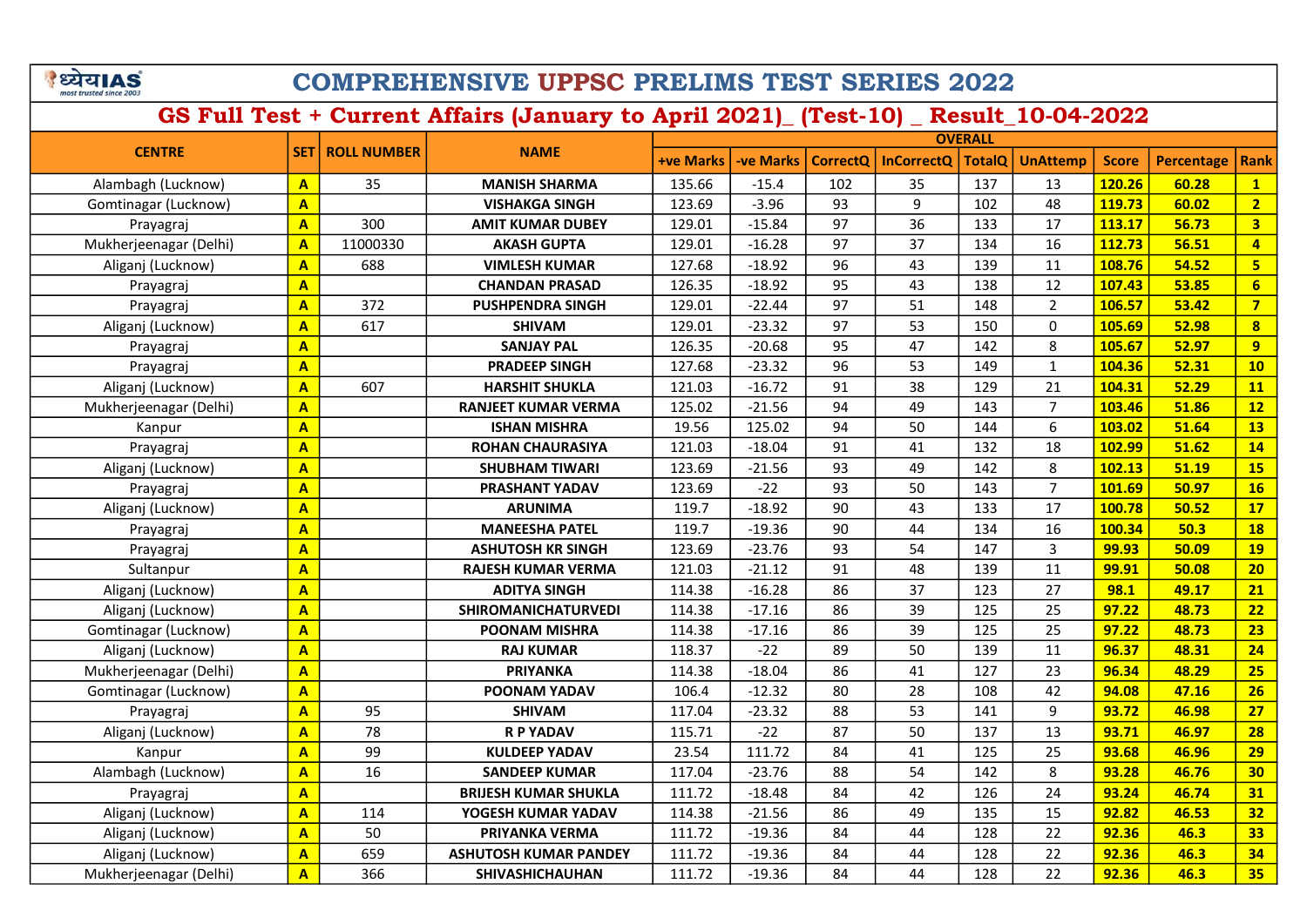# COMPREHENSIVE UPPSC PRELIMS TEST SERIES 2022

|                        | <b>OVERALL</b>          |                          |                            |                  |                  |                 |                   |               |                 |              |            |             |
|------------------------|-------------------------|--------------------------|----------------------------|------------------|------------------|-----------------|-------------------|---------------|-----------------|--------------|------------|-------------|
| <b>CENTRE</b>          |                         | <b>SET   ROLL NUMBER</b> | <b>NAME</b>                | <b>+ve Marks</b> | <b>-ve Marks</b> | <b>CorrectQ</b> | <b>InCorrectQ</b> | <b>TotalQ</b> | <b>UnAttemp</b> | <b>Score</b> | Percentage | <b>Rank</b> |
| Mukherjeenagar (Delhi) | $\mathbf{A}$            |                          | <b>MANOJ NISHAD</b>        | 107.73           | $-15.4$          | 81              | 35                | 116           | 34              | 92.33        | 46.28      | 36          |
| Prayagraj              | $\overline{\mathsf{A}}$ |                          | <b>ARUN KUMAR YADAV</b>    | 106.4            | $-14.52$         | 80              | 33                | 113           | 37              | 91.88        | 46.06      | 37          |
| Aliganj (Lucknow)      | $\overline{\mathsf{A}}$ | 22                       | <b>KUNAL PRATAP SINGH</b>  | 115.71           | $-24.2$          | 87              | 55                | 142           | 8               | 91.51        | 45.87      | 38          |
| Aliganj (Lucknow)      | $\overline{\mathsf{A}}$ | 630                      | <b>ASHWANI KUMAR</b>       | 105.07           | $-14.52$         | 79              | 33                | 112           | 38              | 90.55        | 45.39      | 39          |
| Gorakhpur              | $\overline{\mathsf{A}}$ |                          | <b>RIMA SINGH</b>          | 106.4            | $-16.28$         | 80              | 37                | 117           | 33              | 90.12        | 45.17      | 40          |
| Gorakhpur              | $\overline{\mathsf{A}}$ |                          | <b>ASHISH KUM R</b>        | 107.73           | $-18.48$         | 81              | 42                | 123           | 27              | 89.25        | 44.74      | 41          |
| Prayagraj              | $\mathbf{A}$            |                          | <b>AKASH SINGH RATHAUR</b> | 107.73           | $-18.48$         | 81              | 42                | 123           | 27              | 89.25        | 44.74      | 42          |
| Mukherjeenagar (Delhi) | $\mathbf{A}$            | 70                       | <b>SHUBHAM MISHRA</b>      | 105.07           | $-16.28$         | 79              | 37                | 116           | 34              | 88.79        | 44.51      | 43          |
| Prayagraj              | $\mathbf{A}$            |                          | <b>ANOOP KUMAR YADAV</b>   | 106.4            | $-18.04$         | 80              | 41                | 121           | 29              | 88.36        | 44.29      | 44          |
| Alambagh (Lucknow)     | $\overline{\mathsf{A}}$ | 36                       | <b>RUCHI SINGH</b>         | 110.39           | $-22.44$         | 83              | 51                | 134           | 16              | 87.95        | 44.09      | 45          |
| Aliganj (Lucknow)      | $\mathbf{A}$            |                          | <b>GYANESHWAR KAUSHAL</b>  | 110.39           | $-22.88$         | 83              | 52                | 135           | 15              | 87.51        | 43.86      | 46          |
| Mukherjeenagar (Delhi) | $\overline{\mathbf{A}}$ |                          | <b>NEETU VERMA</b>         | 110.39           | $-23.32$         | 83              | 53                | 136           | 14              | 87.07        | 43.64      | 47          |
| Mukherjeenagar (Delhi) | $\overline{A}$          |                          | <b>CHANDAN KUMAR JHA</b>   | 109.06           | $-22.44$         | 82              | 51                | 133           | 17              | 86.62        | 43.42      | 48          |
| Prayagraj              | $\overline{\mathbf{A}}$ |                          | <b>KULDEEP MADHAV</b>      | 103.74           | $-18.04$         | 78              | 41                | 119           | 31              | 85.7         | 42.96      | 49          |
| Mukherjeenagar (Delhi) | $\overline{\mathsf{A}}$ | 74                       | <b>RUPALI PANDEY</b>       | 99.75            | $-14.08$         | 75              | 32                | 107           | 43              | 85.67        | 42.94      | 50          |
| Gomtinagar (Lucknow)   | A                       |                          | <b>SAURAV</b>              | 101.08           | $-15.84$         | 76              | 36                | 112           | 38              | 85.24        | 42.73      | 51          |
| Alambagh (Lucknow)     | $\overline{\mathbf{A}}$ | 41                       | <b>AMIT PRAJAPATI</b>      | 107.73           | $-23.32$         | 81              | 53                | 134           | 16              | 84.41        | 42.31      | 52          |
| Prayagraj              | A                       |                          | <b>DEEPAK SINGHANIA</b>    | 110.39           | $-26.84$         | 83              | 61                | 144           | 6               | 83.55        | 41.88      | 53          |
| Prayagraj              | $\overline{\mathbf{A}}$ |                          | <b>TARUNA</b>              | 107.73           | $-24.2$          | 81              | 55                | 136           | 14              | 83.53        | 41.87      | 54          |
| Aliganj (Lucknow)      | $\overline{A}$          |                          | <b>KARUNESH SINGH</b>      | 102.41           | $-18.92$         | 77              | 43                | 120           | 30              | 83.49        | 41.85      | 55          |
| Prayagraj              | $\overline{\mathsf{A}}$ |                          | <b>DIKSHA MISHRA</b>       | 102.41           | $-18.92$         | 77              | 43                | 120           | 30              | 83.49        | 41.85      | 56          |
| Prayagraj              | $\overline{A}$          |                          | <b>SANDEEP PANDEY</b>      | 110.39           | $-27.28$         | 83              | 62                | 145           | 5               | 83.11        | 41.66      | 57          |
| Aliganj (Lucknow)      | $\overline{A}$          |                          | <b>NAZREEN</b>             | 107.73           | $-24.64$         | 81              | 56                | 137           | 13              | 83.09        | 41.65      | 58          |
| Gomtinagar (Lucknow)   | $\mathbf{A}$            |                          | <b>DINESH SINGH</b>        | 106.4            | $-23.32$         | 80              | 53                | 133           | 17              | 83.08        | 41.64      | 59          |
| Gomtinagar (Lucknow)   | $\overline{A}$          |                          | <b>ARVIND KUMAR VERMA</b>  | 106.4            | $-23.32$         | 80              | 53                | 133           | 17              | 83.08        | 41.64      | 60          |
| Aliganj (Lucknow)      | $\overline{A}$          |                          | <b>GOPAL</b>               | 107.73           | $-25.08$         | 81              | 57                | 138           | 12              | 82.65        | 41.43      | 61          |
| Gomtinagar (Lucknow)   | $\overline{\mathsf{A}}$ |                          | <b>ANIMESH</b>             | 101.08           | $-18.92$         | 76              | 43                | 119           | 31              | 82.16        | 41.18      | 62          |
| Prayagraj              | $\overline{\mathsf{A}}$ | 365                      | <b>JYOTSNA SINGH</b>       | 101.08           | $-18.92$         | 76              | 43                | 119           | 31              | 82.16        | 41.18      | 63          |
| Alambagh (Lucknow)     | $\overline{A}$          | 27                       | <b>JUHI SINHA</b>          | 109.06           | $-27.28$         | 82              | 62                | 144           | 6               | 81.78        | 40.99      | 64          |
| Aliganj (Lucknow)      | $\mathbf{A}$            | 200047                   | <b>SAURABH RAY</b>         | 105.07           | $-23.32$         | 79              | 53                | 132           | 18              | 81.75        | 40.98      | 65          |
| Alambagh (Lucknow)     | $\mathbf{A}$            | 28                       | <b>DEEPAK SAXENA</b>       | 102.41           | $-20.68$         | 77              | 47                | 124           | 26              | 81.73        | 40.97      | 66          |
| Aliganj (Lucknow)      | $\overline{A}$          | 718                      | <b>SANJAY KUMAR</b>        | 98.42            | $-16.72$         | 74              | 38                | 112           | 38              | 81.7         | 40.95      | 67          |
| Aliganj (Lucknow)      | $\mathbf{A}$            | 65                       | <b>VIKASH AWASTHI</b>      | 105.07           | $-23.76$         | 79              | 54                | 133           | 17              | 81.31        | 40.76      | 68          |
| Gorakhpur              | $\mathbf{A}$            |                          | <b>AMIT KUMAR</b>          | 105.07           | $-23.76$         | 79              | 54                | 133           | 17              | 81.31        | 40.76      | 69          |
| Gomtinagar (Lucknow)   | $\mathbf{A}$            |                          | <b>SANDHYA SHARMA</b>      | 98.42            | $-17.16$         | 74              | 39                | 113           | 37              | 81.26        | 40.73      | 70          |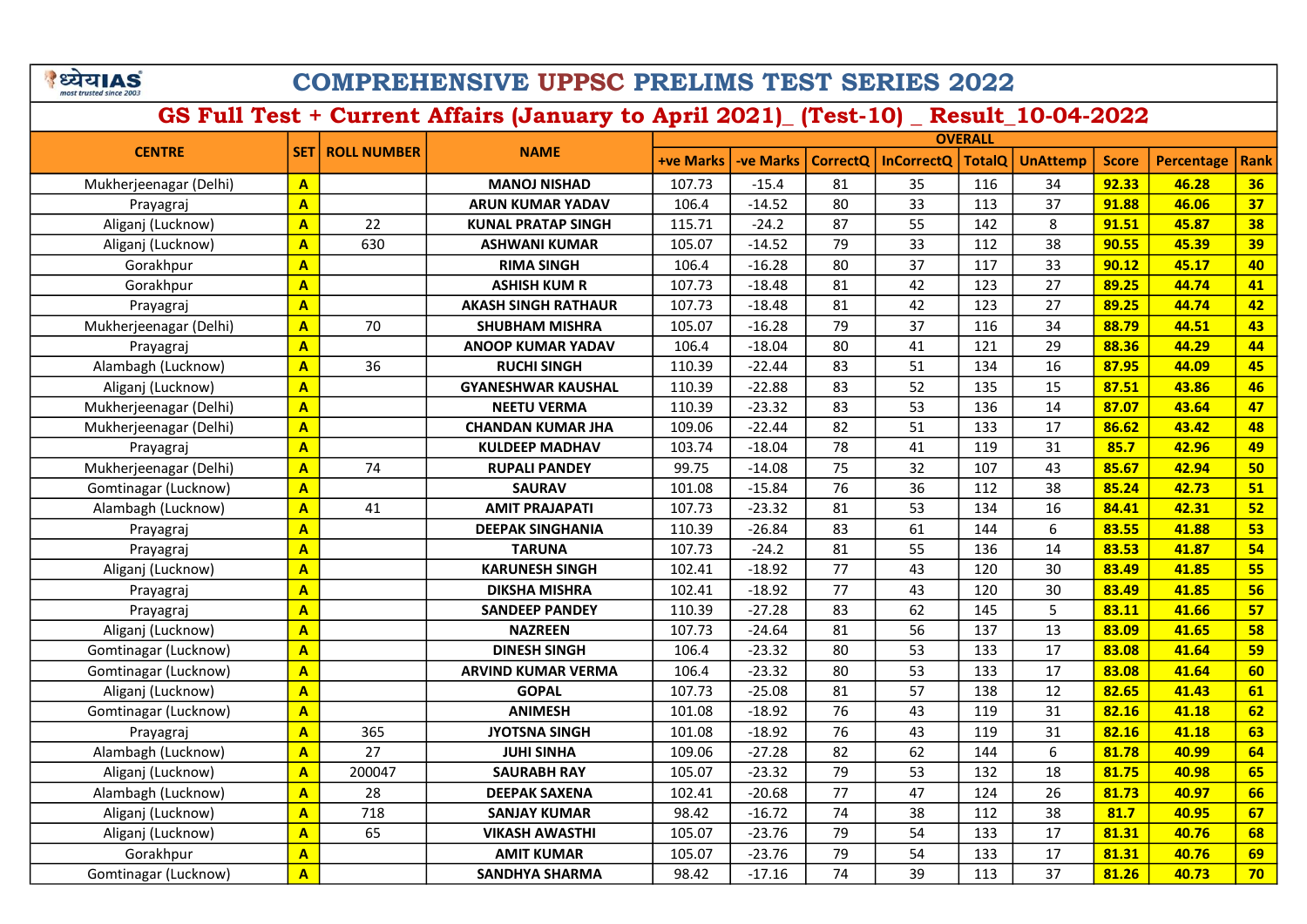|                         | ययIAS |
|-------------------------|-------|
| most trusted since 2003 |       |

|                        |                         |                    |                              |                  | <b>OVERALL</b>   |                 |                   |               |                 |              |                   |             |
|------------------------|-------------------------|--------------------|------------------------------|------------------|------------------|-----------------|-------------------|---------------|-----------------|--------------|-------------------|-------------|
| <b>CENTRE</b>          | <b>SET</b>              | <b>ROLL NUMBER</b> | <b>NAME</b>                  | <b>+ve Marks</b> | <b>-ve Marks</b> | <b>CorrectQ</b> | <b>InCorrectQ</b> | <b>TotalQ</b> | <b>UnAttemp</b> | <b>Score</b> | <b>Percentage</b> | <b>Rank</b> |
| Mukherjeenagar (Delhi) | $\mathbf{A}$            |                    | <b>SANDEEP GANGWAR</b>       | 97.09            | $-15.84$         | 73              | 36                | 109           | 41              | 81.25        | 40.73             | 71          |
| Gorakhpur              | A                       |                    | <b>UTSAV MISHRA</b>          | 110.39           | $-29.48$         | 83              | 67                | 150           | 0               | 80.91        | 40.56             | 72          |
| Aliganj (Lucknow)      | $\overline{\mathbf{A}}$ | 604                | <b>MOHIT SINGH</b>           | 102.41           | $-21.56$         | 77              | 49                | 126           | 24              | 80.85        | 40.53             | 73          |
| Gomtinagar (Lucknow)   | $\mathbf{A}$            |                    | <b>MAN MOHAN SINGH</b>       | 97.09            | $-16.28$         | 73              | 37                | 110           | 40              | 80.81        | 40.51             | 74          |
| Aliganj (Lucknow)      | $\overline{\mathbf{A}}$ | 167                | <b>SHRIYA MISHRA</b>         | 93.1             | $-12.32$         | 70              | 28                | 98            | 52              | 80.78        | 40.49             | 75          |
| Alambagh (Lucknow)     | $\mathbf{A}$            | 44                 | <b>ROHIT KUMAR CHAURASIA</b> | 98.42            | $-18.04$         | 74              | 41                | 115           | 35              | 80.38        | 40.29             | 76          |
| Aliganj (Lucknow)      | $\overline{\mathbf{A}}$ | 610                | <b>RATNESH KUMAR</b>         | 101.08           | $-21.12$         | 76              | 48                | 124           | 26              | 79.96        | 40.08             | 77          |
| Aliganj (Lucknow)      | $\overline{\mathbf{A}}$ |                    | SATWIKSRIVASTAVA             | 99.75            | $-19.8$          | 75              | 45                | 120           | 30              | 79.95        | 40.08             | 78          |
| Aliganj (Lucknow)      | $\overline{\mathbf{A}}$ |                    | <b>RISHABH JAIN</b>          | 97.09            | $-17.16$         | 73              | 39                | 112           | 38              | 79.93        | 40.07             | 79          |
| Prayagraj              | $\overline{\mathbf{A}}$ |                    | <b>SHAILESH KUMAR</b>        | 106.4            | $-26.84$         | 80              | 61                | 141           | 9               | 79.56        | 39.88             | 80          |
| Gomtinagar (Lucknow)   | $\overline{\mathbf{A}}$ |                    | <b>GAURAV</b>                | 98.42            | $-19.36$         | 74              | 44                | 118           | 32              | 79.06        | 39.63             | 81          |
| Aliganj (Lucknow)      | $\mathbf{A}$            | 22 0027            | <b>RAHUL OJHA</b>            | 107.73           | $-29.04$         | 81              | 66                | 147           | 3               | 78.69        | 39.44             | 82          |
| Greater Noida          | A                       |                    | <b>TANUJ PRATAP MALL</b>     | 101.08           | $-22.44$         | 76              | 51                | 127           | 23              | 78.64        | 39.42             | 83          |
| Prayagraj              | $\mathbf{A}$            | 297                | <b>SUMAN</b>                 | 105.07           | $-26.84$         | 79              | 61                | 140           | 10              | 78.23        | 39.21             | 84          |
| Aliganj (Lucknow)      | A                       | 11                 | <b>AJAI KUMAR</b>            | 103.74           | $-25.52$         | 78              | 58                | 136           | 14              | 78.22        | 39.21             | 85          |
| Aliganj (Lucknow)      | A                       |                    | <b>AMITA VARSHNEY</b>        | 102.41           | $-24.2$          | 77              | 55                | 132           | 18              | 78.21        | 39.2              | 86          |
| Aliganj (Lucknow)      | A                       |                    | <b>SHUBHANGI PANDEY</b>      | 91.77            | $-13.64$         | 69              | 31                | 100           | 50              | 78.13        | 39.16             | 87          |
| Prayagraj              | $\overline{\mathsf{A}}$ |                    | <b>SUDHEER KUMAR</b>         | 107.73           | $-29.92$         | 81              | 68                | 149           | $\mathbf{1}$    | 77.81        | 39                | 88          |
| Aliganj (Lucknow)      | $\overline{\mathsf{A}}$ | 1114               | <b>SHIPRA SINGH</b>          | 99.75            | $-22$            | 75              | 50                | 125           | 25              | 77.75        | 38.97             | 89          |
| Aliganj (Lucknow)      | $\overline{\mathsf{A}}$ | 714                | <b>RAJ KUMAR SINGH</b>       | 102.41           | $-25.08$         | 77              | 57                | 134           | 16              | 77.33        | 38.76             | 90          |
| Aliganj (Lucknow)      | $\overline{\mathsf{A}}$ |                    | <b>VISHAL SINGH</b>          | 99.75            | $-22.44$         | 75              | 51                | 126           | 24              | 77.31        | 38.75             | 91          |
| Aliganj (Lucknow)      | A                       |                    | <b>IMRAN KHAN</b>            | 95.76            | $-18.92$         | 72              | 43                | 115           | 35              | 76.84        | 38.52             | 92          |
| Prayagraj              | $\overline{\mathsf{A}}$ | 355                | <b>VIBHA YADAV</b>           | 102.41           | $-25.96$         | 77              | 59                | 136           | 14              | 76.45        | 38.32             | 93          |
| Kanpur                 | $\overline{\mathbf{A}}$ |                    | <b>PRADEEP SINGH</b>         | 19.11            | 98.42            | 74              | 50                | 124           | 26              | 76.42        | 38.31             | 94          |
| Aliganj (Lucknow)      | $\overline{\mathsf{A}}$ | 48                 | <b>KRISHNA MOHAN YADAV</b>   | 101.08           | $-25.52$         | 76              | 58                | 134           | 16              | 75.56        | 37.87             | 95          |
| Gorakhpur              | A                       |                    | <b>ANJALI GUPTA</b>          | 91.77            | $-16.72$         | 69              | 38                | 107           | 43              | 75.05        | 37.62             | 96          |
| Gomtinagar (Lucknow)   | A                       |                    | <b>SANDEEP KUMAR MISHRA</b>  | 97.09            | $-22.88$         | 73              | 52                | 125           | 25              | 74.21        | 37.2              | 97          |
| Aliganj (Lucknow)      | $\mathbf{A}$            |                    | V SUNDHARA TRJPATHJ          | 93.1             | $-18.92$         | 70              | 43                | 113           | 37              | 74.18        | 37.18             | 98          |
| Gomtinagar (Lucknow)   | $\overline{\mathsf{A}}$ |                    | <b>DHARMENDRA SINGH</b>      | 101.08           | $-27.28$         | 76              | 62                | 138           | 12              | 73.8         | 36.99             | 99          |
| Aliganj (Lucknow)      | $\mathbf{A}$            |                    | <b>SACHIN KUMAR</b>          | 99.75            | $-25.96$         | 75              | 59                | 134           | 16              | 73.79        | 36.99             | <b>100</b>  |
| Aliganj (Lucknow)      | $\overline{\mathsf{A}}$ |                    | <b>AKSHIT SINGH</b>          | 93.1             | $-19.36$         | 70              | 44                | 114           | 36              | 73.74        | 36.96             | <b>101</b>  |
| Sultanpur              | $\mathbf{A}$            |                    | <b>PANKAJ DWIVEDI</b>        | 95.76            | $-22.44$         | 72              | 51                | 123           | 27              | 73.32        | 36.75             | <b>102</b>  |
| Prayagraj              | $\overline{\mathbf{A}}$ |                    | <b>SHUBHAM DUBEY</b>         | 93.1             | $-20.24$         | 70              | 46                | 116           | 34              | 72.86        | 36.52             | <b>103</b>  |
| Prayagraj              | $\mathbf{A}$            |                    | <b>HARI SHANKAR YADAV</b>    | 86.45            | $-13.64$         | 65              | 31                | 96            | 54              | 72.81        | 36.5              | <b>104</b>  |
| Mukherjeenagar (Delhi) | A                       | 152000             | <b>DHEERENDRA KUMAR</b>      | 101.08           | $-28.6$          | 76              | 65                | 141           | 9               | 72.48        | 36.33             | 105         |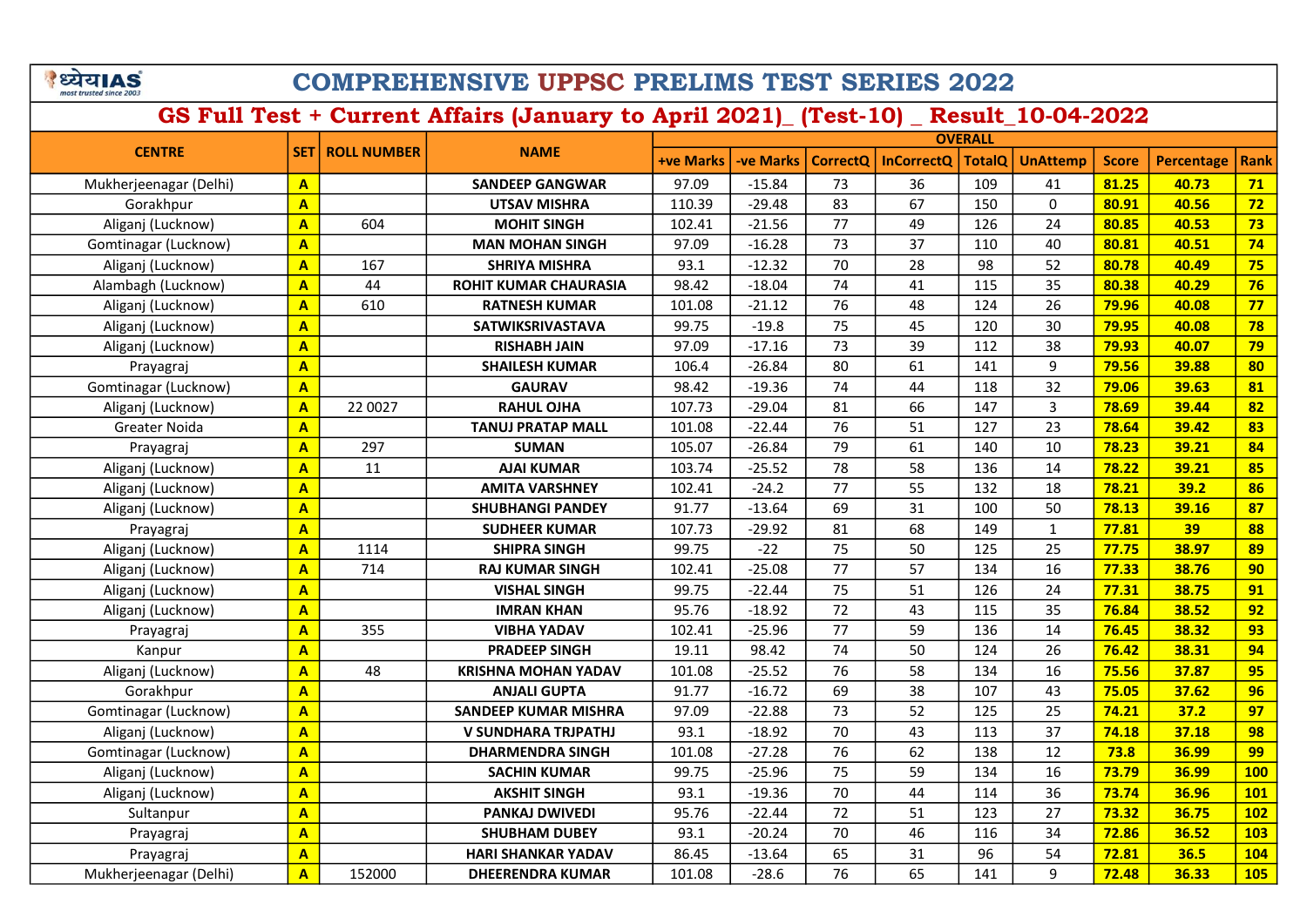ंध्येयIAS most tructed cir

## COMPREHENSIVE UPPSC PRELIMS TEST SERIES 2022

GS Full Test + Current Affairs (January to April 2021)\_ (Test-10) \_ Result\_10-04-2022

+ve Marks | -ve Marks | CorrectQ | InCorrectQ | TotalQ | UnAttemp | Score | Percentage | Rank **OVERALL** CENTRE SET ROLL NUMBER Prayagraj <mark>| A |</mark> || MANOJ VISHWAKARMA || 99.75 || -27.28 || 75 || 62 || 137 || 13 |<mark>| 72.47 | 36.33 || 106</mark> Prayagraj <mark>| A |</mark> | RAJ KUMAR | 97.09 | -25.08 | 73 | 57 | 130 | 20 <mark>| 72.01 | 36.1 | 107</mark> Prayagraj <mark>| A |</mark> | SADAF AYUB | 95.76 | -23.76 | 72 | 54 | 126 | 24 <mark>| 72 | 36.09 | 108</mark> Aliganj (Lucknow) <mark> A </mark> ANJANI SHANKAR TIWARI | 87.78 | -15.84 | 66 | 36 | 102 | 48 <mark>| 71.94 | 36.06 | 109</mark> Prayagraj <mark>| A |</mark> | ADARSH AVINASH | 97.09 | -25.52 | 73 | 58 | 131 | 19 <mark>| 71.57 | 35.87 | 110</mark> Prayagraj <mark>| A |</mark> 326 | HARI MANGAL PRASAD | 95.76 | -24.2 | 72 | 55 | 127 | 23 <mark>| 71.56 | 35.87 | 111</mark> Gomtinagar (Lucknow) A POONAM PACHORIA 93.1 -21.56 70 49 119 31 71.54 35.86 112 Gomtinagar (Lucknow) <mark> A </mark> G**YANENDRA KUMAR SINGH** 93.1 -21.56 70 49 119 31 <mark>71.54 35.86 113</mark> Prayagraj A SWATI YADAV 87.78 -16.28 66 37 103 47 71.5 35.84 114 Gomtinagar (Lucknow) <mark> A </mark> R**AJ VARDHAN SINGH** 97.09 -25.96 73 59 132 18 <mark>71.13 35.65 115</mark> Mukherjeenagar (Delhi) <mark>| A |</mark> 2200043 | **RAJEEV MIS RA | 97.09 | -25.96 | 73 | 59 | 132 | 18 <mark>| 71.13 | 35.65 | 116</mark>** Prayagraj <mark>| A |</mark> | VARUN TIWARI | 95.76 | -24.64 | 72 | 56 | 128 | 22 | <mark>71.12 | 35.65 | 117</mark> Alambagh (Lucknow) <mark>|A |</mark> 39 | **PANKAJ VERMA** | 91.77 | -20.68 | 69 | 47 | 116 | 34 <mark>| 71.09 | 35.63 | 118</mark> Aliganj (Lucknow) <mark> A </mark> 720 P**RIYANKA SINGH** | 85.12 | -14.08 | 64 | 32 | 96 | 54 <mark>| 71.04 | 35.61 | 119</mark> Prayagraj <mark>| A |</mark> | PRAGATI SINGH | 98.42 | -27.72 | 74 | 63 | 137 | 13 | <mark>70.7 | 35.44 | 120</mark> Sultanpur <mark>| A |</mark> 207 | SAKSHI GUPTA | 98.42 | -27.72 | 74 | 63 | 137 | 13 <mark>| 70.7 | 35.44 | 121</mark> Gomtinagar (Lucknow) <mark> A </mark> A**MAN GUPTA** 90.44 -19.8 68 45 113 37 <mark>70.64 35.41 122</mark> Prayagraj <mark>| A |</mark> | DINESH KUMAR | 101.08 | -30.8 | 76 | 70 | 146 | 4 <mark>| 70.28 | 35.23 | 123</mark> Aliganj (Lucknow) <mark> A |</mark> **PANKAJ** 93.1 -22.88 70 52 122 28 <mark>70.22 35.2 124</mark> Aliganj (Lucknow) <mark> A </mark> 1805 **NILESH KUMAR YADAV** 91.77 -21.56 69 49 118 32 <mark>70.21 35.19 125</mark> Aliganj (Lucknow) <mark> A </mark> R**UPALI SHARMA** 87.78 -17.6 66 40 106 44 <mark>70.18 35.18 126</mark> Aliganj (Lucknow) <mark> A |</mark> FAHMEEN KHAN | 95.76 | -25.96 | 72 | 59 | 131 | 19 <mark>| 69.8 | 34.99 | 127</mark> Prayagraj <mark>A |</mark> | ABHAY | 97.09 | -27.72 | 73 | 63 | 136 | 14 <mark>| 69.37 | 34.77 | 128</mark> Mukherjeenagar (Delhi) <mark>| A |</mark> 391 | **PARUL | 9**1.77 | -22.88 | 69 | 52 | 121 | 29 <mark>| 68.89 | 34.53 | 129</mark> Gorakhpur <mark>| A |</mark> | DIGVIJAY KUMAR | 94.43 | -25.96 | 71 | 59 | 130 | 20 <mark>| 68.47 | 34.32 | 130</mark> Prayagraj <mark>A AAPARNA YADAV 94.43 -25.96 71 59 130 20 68.47 34.32 131</mark> Aliganj (Lucknow) <mark>A A VIVEK KUMAR SINGH 83.79 -15.4 63 35 98 52 68.39 34.28 132</mark> Prayagraj A FARAH RIZWAN 98.42 -30.36 74 69 143 7 68.06 34.12 133 Aliganj (Lucknow) A ANAMIKA SINGH 87.78 -19.8 66 45 111 39 67.98 34.08 134 Prayagraj <mark>| A |</mark> | POOJA YADAV | 91.77 | -24.2 | 69 | 55 | 124 | 26 | <mark>67.57 | 33.87 | 135</mark> Aliganj (Lucknow) <mark> A </mark> SA**UMYA SINGH** 89.11 -21.56 67 49 116 34 <mark>67.55 33.86 136</mark> Mukherjeenagar (Delhi) <mark>| A |</mark> 41 | **VIPIN KUMAR | 9**5.76 | -29.04 | 72 | 66 | 138 | 12 <mark>| 66.72 | 33.44 | 137</mark> Alambagh (Lucknow) A 3 DHARMENDRA KASHYAP 93.1 -26.4 70 60 130 20 66.7 33.43 138 Prayagraj <mark>A A SAKSHI YADAV 91.77 -25.08 69 57 126 24 66.69 33.43 139</mark> Prayagraj <mark>A | DEEPANKAR MISHRA |</mark> 93.1 -26.84 70 | 61 | 131 | 19 <mark>| 66.26 | 33.21 | 140</mark>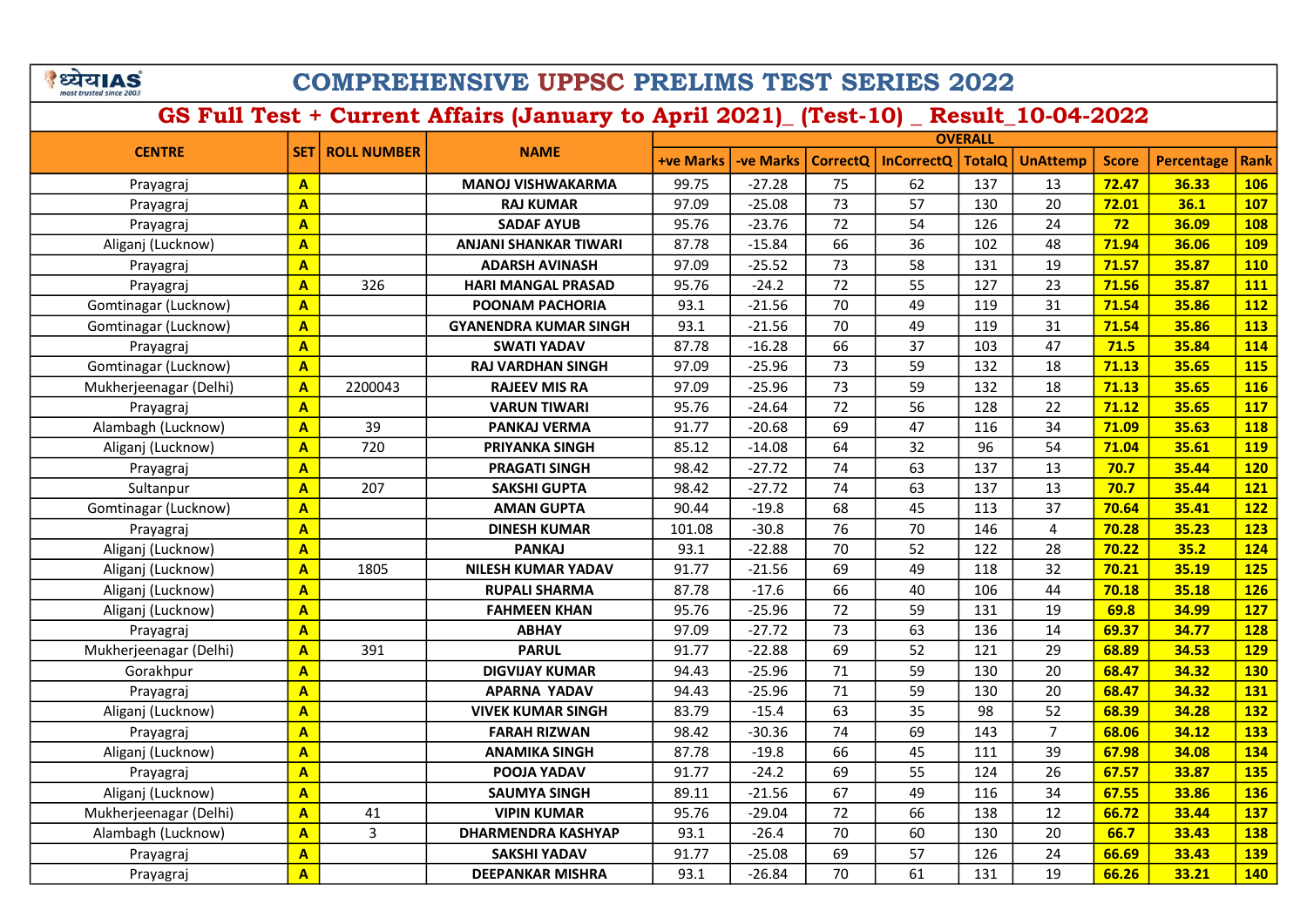| पय।A                    |  |
|-------------------------|--|
| most trusted since 2003 |  |

|                        |                         |                         |                              |                  | <b>OVERALL</b>  |                 |                   |               |                 |              |                   |             |
|------------------------|-------------------------|-------------------------|------------------------------|------------------|-----------------|-----------------|-------------------|---------------|-----------------|--------------|-------------------|-------------|
| <b>CENTRE</b>          | <b>SET</b>              | <b>ROLL NUMBER</b>      | <b>NAME</b>                  | <b>+ve Marks</b> | <b>ve Marks</b> | <b>CorrectQ</b> | <b>InCorrectQ</b> | <b>TotalQ</b> | <b>UnAttemp</b> | <b>Score</b> | <b>Percentage</b> | <b>Rank</b> |
| Prayagraj              | $\mathbf{A}$            | 42                      | <b>RAMA SRIVASTAVA</b>       | 89.11            | $-22.88$        | 67              | 52                | 119           | 31              | 66.23        | 33.2              | 141         |
| Prayagraj              | $\mathbf{A}$            |                         | <b>SHIV SHANKAR AGRAHARI</b> | 86.45            | $-20.24$        | 65              | 46                | 111           | 39              | 66.21        | 33.19             | 142         |
| Mukherjeenagar (Delhi) | $\mathbf{A}$            | 390                     | <b>MOHIT JAISWAL</b>         | 83.79            | $-17.6$         | 63              | 40                | 103           | 47              | 66.19        | 33.18             | 143         |
| Varansi                | $\overline{A}$          | 4                       | <b>JITENDRA SINGH</b>        | 83.79            | $-17.6$         | 63              | 40                | 103           | 47              | 66.19        | 33.18             | 144         |
| Alambagh (Lucknow)     | $\overline{\mathsf{A}}$ | $\overline{7}$          | PANKAJ YADAV                 | 95.76            | $-29.92$        | 72              | 68                | 140           | 10              | 65.84        | 33                | 145         |
| Prayagraj              | $\mathbf{A}$            |                         | <b>RAVI RANJAN</b>           | 91.77            | $-25.96$        | 69              | 59                | 128           | 22              | 65.81        | 32.99             | 146         |
| Alambagh (Lucknow)     | $\overline{\mathbf{A}}$ | 22                      | <b>SUNAINA KUMARI</b>        | 87.78            | $-22.44$        | 66              | 51                | 117           | 33              | 65.34        | 32.75             | 147         |
| Prayagraj              | $\overline{\mathbf{A}}$ |                         | <b>VIKASH KUMAR SINGH</b>    | 81.13            | $-15.84$        | 61              | 36                | 97            | 53              | 65.29        | 32.73             | 148         |
| Alambagh (Lucknow)     | $\overline{\mathbf{A}}$ | $\overline{7}$          | <b>SHIVAM YADAV</b>          | 79.8             | $-14.96$        | 60              | 34                | 94            | 56              | 64.84        | 32.5              | 149         |
| Gorakhpur              | $\overline{\mathbf{A}}$ |                         | <b>SHAHNAZ HASAN</b>         | 89.11            | $-24.64$        | 67              | 56                | 123           | 27              | 64.47        | 32.32             | <b>150</b>  |
| Gomtinagar (Lucknow)   | $\overline{\mathbf{A}}$ |                         | <b>ANUGRAH</b>               | 85.12            | $-20.68$        | 64              | 47                | 111           | 39              | 64.44        | 32.3              | 151         |
| Sultanpur              | $\overline{A}$          |                         | <b>PRADEEP KUMAR</b>         | 93.1             | $-29.04$        | 70              | 66                | 136           | 14              | 64.06        | 32.11             | <b>152</b>  |
| Greater Noida          | A                       |                         | <b>AAVESH KUMAR</b>          | 89.11            | $-25.08$        | 67              | 57                | 124           | 26              | 64.03        | 32.1              | 153         |
| Aliganj (Lucknow)      | A                       |                         | <b>ARPIT TRIPATHI</b>        | 86.45            | $-22.44$        | 65              | 51                | 116           | 34              | 64.01        | 32.09             | 154         |
| Gomtinagar (Lucknow)   | A                       |                         | <b>RICHA</b>                 | 90.44            | $-26.84$        | 68              | 61                | 129           | 21              | 63.6         | 31.88             | <b>155</b>  |
| Prayagraj              | A                       |                         | <b>UMAKANT PATEL</b>         | 89.11            | $-25.52$        | 67              | 58                | 125           | 25              | 63.59        | 31.87             | <b>156</b>  |
| Aliganj (Lucknow)      | A                       |                         | <b>PRATEET SINGH</b>         | 86.45            | $-22.88$        | 65              | 52                | 117           | 33              | 63.57        | 31.86             | <b>157</b>  |
| Prayagraj              | A                       |                         | <b>SHIVAM YADAV</b>          | 95.76            | $-32.56$        | 72              | 74                | 146           | $\overline{4}$  | 63.2         | 31.68             | 158         |
| Prayagraj              | A                       |                         | <b>JYOTI</b>                 | 89.11            | $-25.96$        | 67              | 59                | 126           | 24              | 63.15        | 31.65             | <b>159</b>  |
| Alambagh (Lucknow)     | $\overline{\mathsf{A}}$ | 45                      | <b>RAHUL CHAURASIA</b>       | 87.78            | $-24.64$        | 66              | 56                | 122           | 28              | 63.14        | 31.65             | <b>160</b>  |
| Aliganj (Lucknow)      | A                       |                         | <b>KHUSHBU</b>               | 87.78            | $-24.64$        | 66              | 56                | 122           | 28              | 63.14        | 31.65             | <b>161</b>  |
| Prayagraj              | $\overline{\mathbf{A}}$ | 105                     | <b>ASHUTOSH KUMAR</b>        | 79.8             | $-16.72$        | 60              | 38                | 98            | 52              | 63.08        | 31.62             | <b>162</b>  |
| Varansi                | A                       | 12                      | <b>SHIVENDRA</b>             | 81.13            | $-18.48$        | 61              | 42                | 103           | 47              | 62.65        | 31.4              | <b>163</b>  |
| Prayagraj              | $\overline{\mathbf{A}}$ |                         | <b>AVANEESH KUMAR</b>        | 90.44            | $-28.16$        | 68              | 64                | 132           | 18              | 62.28        | 31.22             | <b>164</b>  |
| Aliganj (Lucknow)      | $\overline{\mathbf{A}}$ |                         | <b>SIDDHARTH</b>             | 91.77            | $-29.92$        | 69              | 68                | 137           | 13              | 61.85        | 31                | <b>165</b>  |
| Alambagh (Lucknow)     | $\mathbf{A}$            |                         | <b>BALRAM RAO</b>            | 90.44            | $-28.6$         | 68              | 65                | 133           | 17              | 61.84        | 31                | <b>166</b>  |
| Mukherjeenagar (Delhi) | A                       |                         | <b>HEMLATA SHARMA</b>        | 90.44            | $-28.6$         | 68              | 65                | 133           | 17              | 61.84        | 31                | <b>167</b>  |
| Aliganj (Lucknow)      | $\overline{\mathbf{A}}$ | 000 32                  | <b>REHANA P SIDDIQUIE</b>    | 86.45            | $-24.64$        | 65              | 56                | 121           | 29              | 61.81        | 30.98             | <b>168</b>  |
| Prayagraj              | $\overline{\mathbf{A}}$ |                         | PRIYA SINGH                  | 90.44            | $-29.04$        | 68              | 66                | 134           | 16              | 61.4         | 30.78             | <b>169</b>  |
| Aliganj (Lucknow)      | $\overline{\mathbf{A}}$ |                         | <b>ANI SRIVASTAVA</b>        | 87.78            | $-26.84$        | 66              | 61                | 127           | 23              | 60.94        | 30.55             | <b>170</b>  |
| Alambagh (Lucknow)     | $\overline{\mathbf{A}}$ | 26                      | <b>MEHWISH</b>               | 82.46            | $-21.56$        | 62              | 49                | 111           | 39              | 60.9         | 30.53             | 171         |
| Alambagh (Lucknow)     | $\overline{\mathbf{A}}$ | $\overline{\mathbf{4}}$ | <b>VIRENDRA KUMAR</b>        | 82.46            | $-21.56$        | 62              | 49                | 111           | 39              | 60.9         | 30.53             | <b>172</b>  |
| Mukherjeenagar (Delhi) | $\overline{\mathbf{A}}$ |                         | <b>CHANCHAL KUMAR SINGH</b>  | 82.46            | $-21.56$        | 62              | 49                | 111           | 39              | 60.9         | 30.53             | 173         |
| Aliganj (Lucknow)      | A                       |                         | <b>PRANJAL SINGH</b>         | 86.45            | $-25.96$        | 65              | 59                | 124           | 26              | 60.49        | 30.32             | 174         |
| Mukherjeenagar (Delhi) | $\overline{\mathsf{A}}$ |                         | <b>AMRENDRA</b>              | 85.12            | $-24.64$        | 64              | 56                | 120           | 30              | 60.48        | 30.32             | 175         |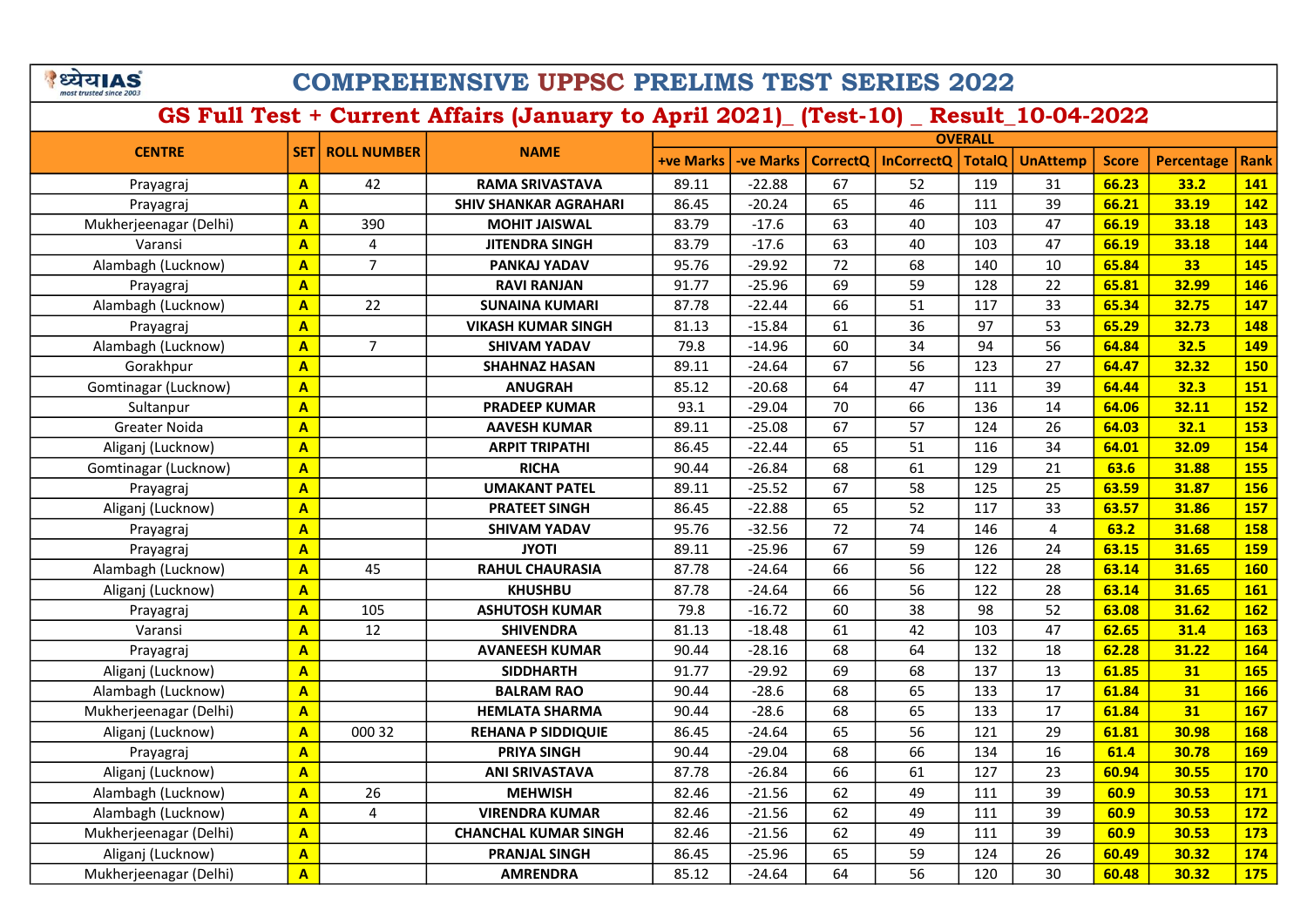|  | यIA                     |  |
|--|-------------------------|--|
|  | most trusted since 2003 |  |

|                        |                         |                    |                            | <b>OVERALL</b>   |                  |                 |                   |               |                 |              |            |             |
|------------------------|-------------------------|--------------------|----------------------------|------------------|------------------|-----------------|-------------------|---------------|-----------------|--------------|------------|-------------|
| <b>CENTRE</b>          | <b>SET</b>              | <b>ROLL NUMBER</b> | <b>NAME</b>                | <b>+ve Marks</b> | <b>-ve Marks</b> | <b>CorrectQ</b> | <b>InCorrectQ</b> | <b>TotalO</b> | <b>UnAttemp</b> | <b>Score</b> | Percentage | <b>Rank</b> |
| Prayagraj              | $\mathbf{A}$            |                    | <b>SUJEET CHAURSIA</b>     | 74.48            | $-14.08$         | 56              | 32                | 88            | 62              | 60.4         | 30.28      | <b>176</b>  |
| Aliganj (Lucknow)      | $\overline{\mathbf{A}}$ |                    | <b>RADHE KRISHNNA</b>      | 65.17            | $-4.84$          | 49              | 11                | 60            | 90              | 60.33        | 30.24      | <b>177</b>  |
| Prayagraj              | $\overline{\mathbf{A}}$ |                    | <b>VIKAS JAISWAL</b>       | 89.11            | $-29.04$         | 67              | 66                | 133           | 17              | 60.07        | 30.11      | <b>178</b>  |
| Mukherjeenagar (Delhi) | $\overline{\mathbf{A}}$ |                    | <b>INDU SAROJ</b>          | 82.46            | $-22.44$         | 62              | 51                | 113           | 37              | 60.02        | 30.09      | <b>179</b>  |
| Kanpur                 | $\overline{\mathsf{A}}$ |                    | HIMANSHU AWASTHI           | 14.69            | 90.44            | 68              | 70                | 138           | 12              | 59.64        | 29.89      | <b>180</b>  |
| Prayagraj              | $\overline{\mathsf{A}}$ | 57                 | <b>SHIPRA SRIVASTAVA</b>   | 83.79            | $-24.2$          | 63              | 55                | 118           | 32              | 59.59        | 29.87      | <b>181</b>  |
| Aliganj (Lucknow)      | $\overline{\mathsf{A}}$ |                    | <b>KRISHNA KAUSHAL</b>     | 82.46            | $-22.88$         | 62              | 52                | 114           | 36              | 59.58        | 29.86      | <b>182</b>  |
| Aliganj (Lucknow)      | $\overline{\mathsf{A}}$ | 614                | <b>SHUBHAM VERMA</b>       | 71.82            | $-12.32$         | 54              | 28                | 82            | 68              | 59.5         | 29.82      | <b>183</b>  |
| Aliganj (Lucknow)      | $\overline{\mathsf{A}}$ | 96                 | <b>MONIKA AWASTHI</b>      | 90.44            | $-31.24$         | 68              | 71                | 139           | 11              | 59.2         | 29.67      | 184         |
| Prayagraj              | A                       |                    | <b>GAURAV SINGH</b>        | 89.11            | $-29.92$         | 67              | 68                | 135           | 15              | 59.19        | 29.67      | <b>185</b>  |
| Aliganj (Lucknow)      | $\overline{\mathsf{A}}$ |                    | <b>RAJAT VERMA</b>         | 83.79            | $-24.64$         | 63              | 56                | 119           | 31              | 59.15        | 29.65      | <b>186</b>  |
| Prayagraj              | A                       | 221349             | <b>SHUBHAM MAURYA</b>      | 87.78            | $-29.04$         | 66              | 66                | 132           | 18              | 58.74        | 29.44      | <b>187</b>  |
| Aliganj (Lucknow)      | A                       | 1071               | <b>SAURABH KUMAR</b>       | 81.13            | $-22.88$         | 61              | 52                | 113           | 37              | 58.25        | 29.2       | 188         |
| Aliganj (Lucknow)      | $\overline{\mathbf{A}}$ |                    | <b>ROSHANI SINGH</b>       | 81.13            | $-23.32$         | 61              | 53                | 114           | 36              | 57.81        | 28.98      | <b>189</b>  |
| Gomtinagar (Lucknow)   | $\overline{\mathbf{A}}$ |                    | <b>SANJAY KUMAR</b>        | 75.81            | $-18.04$         | 57              | 41                | 98            | 52              | 57.77        | 28.96      | <b>190</b>  |
| Prayagraj              | $\overline{\mathsf{A}}$ |                    | <b>PARAG KUMAR</b>         | 90.44            | $-33$            | 68              | 75                | 143           | $\overline{7}$  | 57.44        | 28.79      | <b>191</b>  |
| Prayagraj              | $\overline{\mathsf{A}}$ |                    | PRAVEEN KR MAURYA          | 89.11            | $-31.68$         | 67              | 72                | 139           | 11              | 57.43        | 28.79      | <b>192</b>  |
| Prayagraj              | $\overline{\mathsf{A}}$ |                    | <b>SACHIN YADAV</b>        | 86.45            | $-29.48$         | 65              | 67                | 132           | 18              | 56.97        | 28.56      | <b>193</b>  |
| Prayagraj              | $\overline{\mathbf{A}}$ |                    | <b>SHASHWAT VERMA</b>      | 75.81            | $-18.92$         | 57              | 43                | 100           | 50              | 56.89        | 28.52      | 194         |
| Alambagh (Lucknow)     | $\overline{\mathbf{A}}$ | 20                 | <b>AVINASH KUMAR</b>       | 81.13            | $-24.64$         | 61              | 56                | 117           | 33              | 56.49        | 28.32      | <b>195</b>  |
| Gomtinagar (Lucknow)   | $\overline{\mathbf{A}}$ |                    | <b>POONAM VERMA</b>        | 85.12            | $-29.04$         | 64              | 66                | 130           | 20              | 56.08        | 28.11      | <b>196</b>  |
| Gomtinagar (Lucknow)   | $\overline{\mathbf{A}}$ |                    | PRIYANKA GUPTA             | 75.81            | $-19.8$          | 57              | 45                | 102           | 48              | 56.01        | 28.08      | <b>197</b>  |
| Sultanpur              | $\overline{\mathbf{A}}$ | 116                | <b>ARCHIT GUPTA</b>        | 73.15            | $-17.16$         | 55              | 39                | 94            | 56              | 55.99        | 28.07      | <b>198</b>  |
| Aliganj (Lucknow)      | $\overline{\mathbf{A}}$ |                    | <b>SHIKHAR SINGH</b>       | 86.45            | $-30.8$          | 65              | 70                | 135           | 15              | 55.65        | 27.89      | <b>199</b>  |
| Alambagh (Lucknow)     | $\mathbf{A}$            | 40                 | <b>MANISH MOHAN</b>        | 82.46            | $-26.84$         | 62              | 61                | 123           | 27              | 55.62        | 27.88      | 200         |
| Alambagh (Lucknow)     | $\overline{\mathsf{A}}$ | 37                 | <b>HIRDESH KUMAR</b>       | 78.47            | $-23.32$         | 59              | 53                | 112           | 38              | 55.15        | 27.64      | 201         |
| Aliganj (Lucknow)      | $\overline{\mathsf{A}}$ | 220009             | <b>VIJAYKUMAR</b>          | 78.47            | $-23.32$         | 59              | 53                | 112           | 38              | 55.15        | 27.64      | 202         |
| Gomtinagar (Lucknow)   | $\overline{\mathbf{A}}$ |                    | <b>ANKIT KUMAR RAI</b>     | 78.47            | $-23.32$         | 59              | 53                | 112           | 38              | 55.15        | 27.64      | 203         |
| Prayagraj              | $\overline{\mathbf{A}}$ |                    | <b>SHUBHAM SRIVASTAV</b>   | 74.48            | $-19.36$         | 56              | 44                | 100           | 50              | 55.12        | 27.63      | 204         |
| Varansi                | $\overline{\mathsf{A}}$ | $\overline{7}$     | <b>AMIT KUMAR</b>          | 71.82            | $-16.72$         | 54              | 38                | 92            | 58              | 55.1         | 27.62      | 205         |
| Mukherjeenagar (Delhi) | $\overline{\mathbf{A}}$ | 364                | <b>SUNIL KUMAR PANDEY</b>  | 70.49            | $-15.4$          | 53              | 35                | 88            | 62              | 55.09        | 27.61      | 206         |
| Prayagraj              | $\overline{\mathbf{A}}$ |                    | <b>DHEERAJ KUMAR SINGH</b> | 82.46            | $-27.72$         | 62              | 63                | 125           | 25              | 54.74        | 27.44      | 207         |
| Aliganj (Lucknow)      | $\overline{\mathsf{A}}$ |                    | <b>DEEPAK KANAUJIA</b>     | 79.8             | $-25.08$         | 60              | 57                | 117           | 33              | 54.72        | 27.43      | 208         |
| Gomtinagar (Lucknow)   | A                       |                    | <b>AMIT KUMAR SHAH</b>     | 70.49            | $-15.84$         | 53              | 36                | 89            | 61              | 54.65        | 27.39      | 209         |
| Aliganj (Lucknow)      | A                       |                    | <b>VED PRAKASH</b>         | 86.45            | $-32.12$         | 65              | 73                | 138           | 12              | 54.33        | 27.23      | 210         |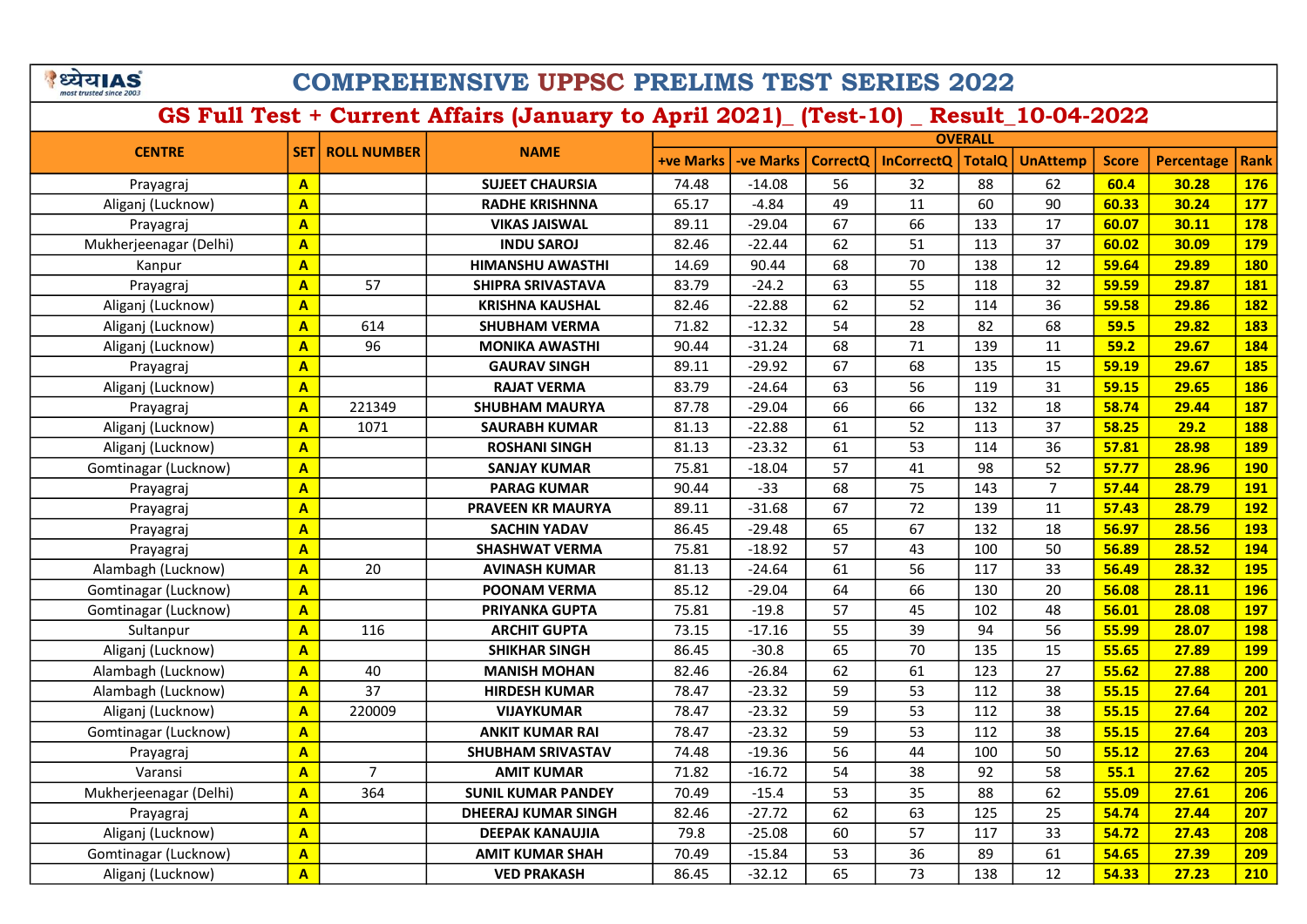ंध्येयIAS most tructed ch

## COMPREHENSIVE UPPSC PRELIMS TEST SERIES 2022

GS Full Test + Current Affairs (January to April 2021)\_ (Test-10) \_ Result\_10-04-2022

+ve Marks | -ve Marks | CorrectQ | InCorrectQ | TotalQ | UnAttemp | Score | Percentage | Rank **OVERALL** CENTRE SET ROLL NUMBER Prayagraj <mark>| A |</mark> 367 | PANKAJ KUMAR | 81.13 | -26.84 | 61 | 61 | 122 | 28 <mark>| 54.29 | 27.21 |211</mark> Aliganj (Lucknow) <mark> A </mark> 591 **AJAY RAJ PATEL** | 74.48 | -20.24 | 56 | 46 | 102 | 48 <mark>|54.24 | 27.19 | 212</mark> Aliganj (Lucknow) <mark> A </mark> 1949 KUMAR | 82.46 | -28.6 | 62 | 65 | 127 | 23 <mark>|53.86 | 27 | 213</mark> Aliganj (Lucknow) <mark> A </mark> 87 S**IYA RAM VERMA** 81.13 -27.28 61 62 123 27 <mark> 53.85 26.99 214</mark> Alambagh (Lucknow) <mark> A </mark> 38 | **ASHOK KUMAR** | 79.8 | -25.96 | 60 | 59 | 119 | 31 <mark> 53.84 | 26.99 | 215</mark> Prayagraj <mark>| A |</mark> | ANIL KUMAR VERMA | 78.47 | -25.96 | 59 | 19 | 118 | 32 <mark>| 52.51 | 26.32 | 216</mark> Mukherjeenagar (Delhi) <mark>| A |</mark> 63 | YA**SHVARDHAN SINGH** | 75.81 | -23.32 | 57 | 53 | 110 | 40 <mark>| 52.49 | 26.31 |217</mark> Mukherjeenagar (Delhi) A GAURAV SINGH 74.48 -22 56 50 106 44 52.48 26.31 218 Mukherjeenagar (Delhi) <mark>| A |</mark> 389 | MANGALEHS | 74.48 | -22 | 56 | 50 | 106 | 44 <mark>| 52.48 | 26.31 | 219</mark> Gorakhpur <mark>| A |</mark> | AJAY KUMAR MAURYA | 87.78 | -35.64 | 66 | 81 | 147 | 3 <mark>| 52.14 | 26.14 | 220</mark> Aliganj (Lucknow) <mark> A </mark> 97 RI**CHA AWASTHI** 79.8 <mark> -27.72 60 63 123 27 <mark> 52.08 26.11 221</mark></mark> Mukherjeenagar (Delhi) A AMIT SHUKLA 77.14 -25.08 58 57 115 35 52.06 26.1 222 Aliganj (Lucknow) <mark> A </mark> 657 UPASNA SINGH | 71.82 | -19.8 | 54 | 45 | 99 | 51 <mark>| 52.02 | 26.08 | 223</mark> Sultanpur <mark>| А |</mark> 325 | SARASWAT UPADHYAY | 71.82 | -19.8 | 54 | 45 | 99 | 51 <mark> 52.02 | 26.08 | 224</mark> Aliganj (Lucknow) <mark> A |</mark> VIJAY SINGH | 78.47 | -26.84 | 59 | 61 | 120 | 30 <mark>| 51.63 | 25.88 | 225</mark> Prayagraj <mark>| A |</mark> | KRISHNA KUMAR | 75.81 | -24.2 | 57 | 55 | 112 | 38 <mark> 51.61 | 25.87 | 226</mark> Prayagraj <mark>| A |</mark> | SANTOSH DWIVEDI | 73.15 | -21.56 | 55 | 49 | 104 | 46 <mark>| 51.59 | 25.86 | 227</mark> Prayagraj A MANISH MAURYA 66.5 -14.96 50 34 84 66 51.54 25.83 228 Prayagraj <mark>| A |</mark> | ASHOK KAISWAL | 82.46 | -31.24 | 62 | 71 | 133 | 17 <mark>| 51.22 | 25.67 | 229</mark> Aliganj (Lucknow) <mark> A </mark> 419 S**ANTOSH KUMAR** 71.82 -20.68 54 47 101 49 <mark>51.14 25.63 230</mark> Prayagraj <mark>| A |</mark> 49 | PRIYA MADDHESHIYA | 75.81 | -25.52 | 57 | 58 | 115 | 35 <mark>| 50.29 | 25.21 |231</mark> Aliganj (Lucknow) <mark> A </mark> AARYAN NITIN | 82.46 | -32.56 | 62 | 74 | 136 | 14 <mark>| 49.9 | 25.01 | 232</mark> Prayagraj A DIVYA SINGH 71.82 -22 54 50 104 46 49.82 24.97 233 Mukherjeenagar (Delhi) <mark>| A |</mark> 538 | P**USHPENDRA PANDEY** | 65.17 | -15.4 | 49 | 35 | 84 | 66 <mark>| 49.77 | 24.95 |234</mark> Mukherjeenagar (Delhi) <mark>| A |</mark> 348 | SATYENDRA | 70.49 | -21.12 | 53 | 48 | 101 | 49 <mark>| 49.37 | 24.75 | 235</mark> Prayagraj <mark>A A MAHESH KUMAR 69.16 -19.8 52 45 97 53 49.36 24.74 236</mark> Aliganj (Lucknow) <mark>A A ABHIMANYU SHUKLA</mark> 75.81 -26.84 57 61 118 32 <mark>48.97 24.55 237</mark> Mukherjeenagar (Delhi) <mark>A ANAND PRAKASH 82.46 -34.32 62 78 140 10 48.14 24.13 238</mark> Alambagh (Lucknow) <mark> A </mark> O 5 S**HEETAL** 78.47 -30.36 59 69 128 22 <mark>48.11 24.12 <mark>239</mark></mark> Prayagraj A ALKESH SONKER 75.81 -28.16 57 64 121 29 47.65 23.88 240 Gomtinagar (Lucknow) A RAHUL SINGH 73.15 -25.52 55 58 113 37 47.63 23.87 241 Aliganj (Lucknow) <mark> A </mark> R**AJESH SINGH** 83.79 -36.52 63 83 146 4 <mark>47.27 23.69 242</mark> Prayagraj A 82 BIMLESHY ADAV 70.49 -23.32 53 53 106 44 47.17 23.64 243 Alambagh (Lucknow) <mark> A </mark> 34 S**HALINI PATEL 6**9.16 -22 52 50 102 48 <mark>47.16 23.64 244</mark> Prayagraj - <mark>A 415 ABHISHEKCHAUBEY 71.82 -25.08 54 57 111 39 46.74 23.43 245</mark>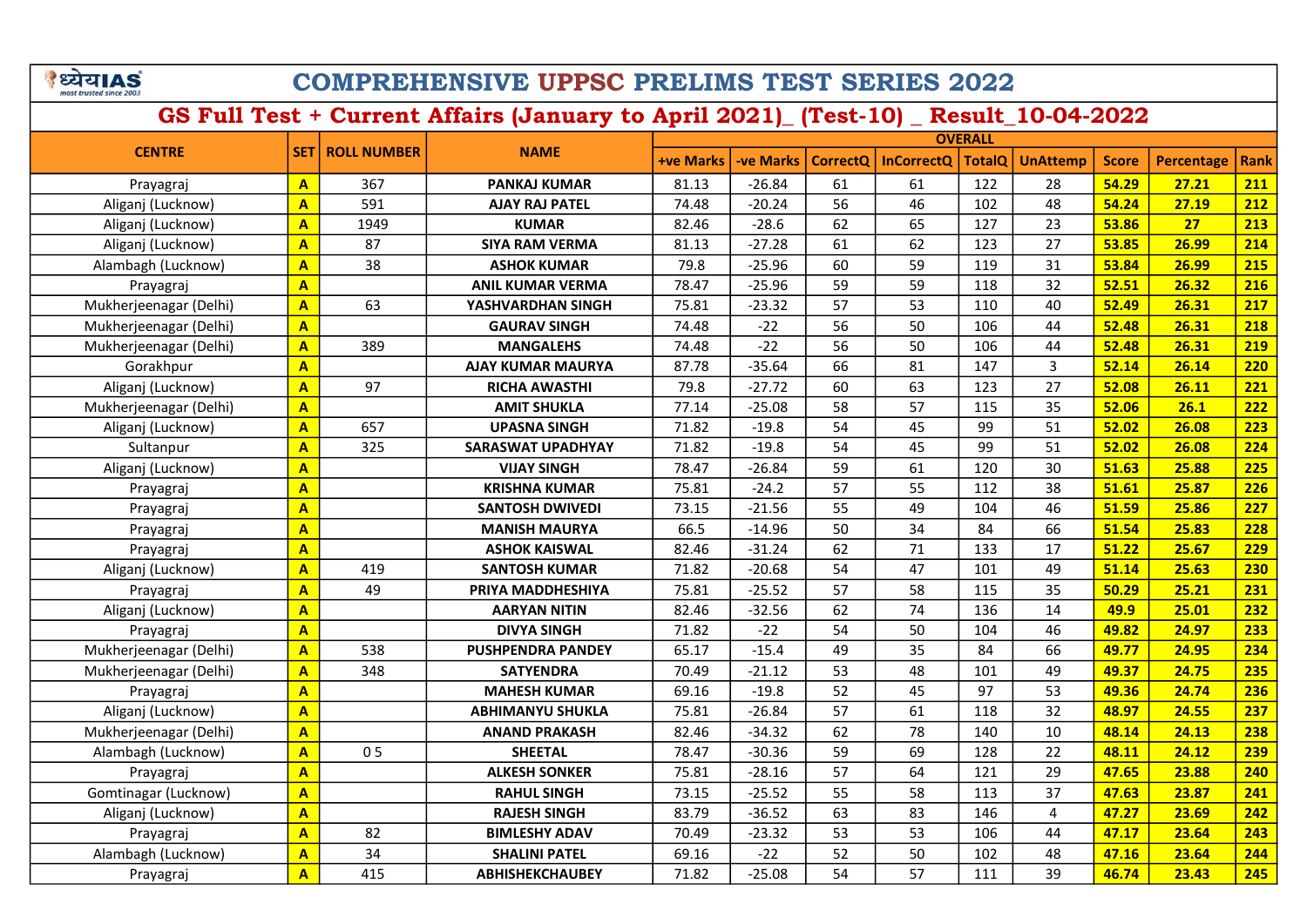## COMPREHENSIVE UPPSC PRELIMS TEST SERIES 2022

|                        |                         |                          |                              |                  |           | <b>OVERALL</b>  |                   |                 |                 |              |                   |      |
|------------------------|-------------------------|--------------------------|------------------------------|------------------|-----------|-----------------|-------------------|-----------------|-----------------|--------------|-------------------|------|
| <b>CENTRE</b>          |                         | <b>SET   ROLL NUMBER</b> | <b>NAME</b>                  | <b>+ve Marks</b> | -ve Marks | <b>CorrectQ</b> | <b>InCorrectQ</b> | <b>TotalQ</b>   | <b>UnAttemp</b> | <b>Score</b> | <b>Percentage</b> | Rank |
| Mukherjeenagar (Delhi) | $\mathbf{A}$            | 2200053                  | <b>RACHNA VALA</b>           | 65.17            | $-18.48$  | 49              | 42                | 91              | 59              | 46.69        | 23.4              | 246  |
| Sultanpur              | $\overline{\mathbf{A}}$ | 338                      | <b>ROSHANI TIWARI</b>        | 79.8             | $-33.44$  | 60              | 76                | 136             | 14              | 46.36        | 23.24             | 247  |
| Aliganj (Lucknow)      | $\mathbf{A}$            | 618                      | <b>SHWETA GUPTA</b>          | 71.82            | $-25.52$  | 54              | 58                | 112             | 38              | 46.3         | 23.21             | 248  |
| Aliganj (Lucknow)      | $\mathbf{A}$            |                          | <b>SONIYA YADAV</b>          | 75.81            | $-29.92$  | 57              | 68                | 125             | 25              | 45.89        | 23                | 249  |
| Prayagraj              | $\overline{\mathbf{A}}$ |                          | <b>SANT RAM SHAH</b>         | 69.16            | $-23.32$  | 52              | 53                | 105             | 45              | 45.84        | 22.98             | 250  |
| Laxminagar (Delhi)     | $\mathbf{A}$            | 153                      | <b>SHALINI CHAUHAN</b>       | 62.51            | $-16.72$  | 47              | 38                | 85              | 65              | 45.79        | 22.95             | 251  |
| Prayagraj              | $\mathbf{A}$            | 381                      | <b>RAJENDRA SINGH</b>        | 78.47            | $-33$     | 59              | 75                | 134             | 16              | 45.47        | 22.79             | 252  |
| Prayagraj              | $\overline{A}$          |                          | <b>MOHD SHARIF</b>           | 69.16            | $-23.76$  | 52              | 54                | 106             | 44              | 45.4         | 22.76             | 253  |
| Gomtinagar (Lucknow)   | $\overline{\mathbf{A}}$ |                          | <b>AJITA MISHRA</b>          | 66.5             | $-21.12$  | 50              | 48                | 98              | 52              | 45.38        | 22.75             | 254  |
| Alambagh (Lucknow)     | $\mathbf{A}$            | 9                        | <b>VIPNESH SINGA</b>         | 65.17            | $-19.8$   | 49              | 45                | 94              | 56              | 45.37        | 22.74             | 255  |
| Mukherjeenagar (Delhi) | $\overline{A}$          | 395                      | <b>AMANAT ZEHRA</b>          | 78.47            | $-33.44$  | 59              | 76                | 135             | 15              | 45.03        | 22.57             | 256  |
| Alambagh (Lucknow)     | $\overline{\mathbf{A}}$ | 25                       | <b>ANKITA RAWAT</b>          | 65.17            | $-20.24$  | 49              | 46                | 95              | 55              | 44.93        | 22.52             | 257  |
| Aliganj (Lucknow)      | $\overline{A}$          | 22000113                 | <b>REENA YADAV</b>           | 79.8             | $-35.2$   | 60              | 80                | 140             | 10              | 44.6         | 22.36             | 258  |
| Prayagraj              | $\overline{A}$          |                          | <b>SHWETA</b>                | 70.49            | $-25.96$  | 53              | 59                | 112             | 38              | 44.53        | 22.32             | 259  |
| Kanpur                 | $\overline{\mathbf{A}}$ |                          | <b>ASHISH SHARMA</b>         | 4.96             | 81.13     | 61              | 84                | 145             | 5               | 44.17        | 22.14             | 260  |
| Gorakhpur              | $\overline{A}$          |                          | <b>SATYA PRAKASH RAI</b>     | 77.14            | $-33$     | 58              | 75                | 133             | 17              | 44.14        | 22.13             | 261  |
| Alambagh (Lucknow)     | $\overline{A}$          | 42                       | <b>AKHILESH KUMAR PATHAK</b> | 71.82            | $-27.72$  | 54              | 63                | 117             | 33              | 44.1         | 22.11             | 262  |
| Alambagh (Lucknow)     | $\mathbf{A}$            | 50                       | <b>DHANANJAY TRIPATHI</b>    | 62.51            | $-18.48$  | 47              | 42                | 89              | 61              | 44.03        | 22.07             | 263  |
| Mukherjeenagar (Delhi) | $\overline{A}$          | 71                       | <b>SHIVA SHARMA</b>          | 78.47            | $-34.76$  | 59              | 79                | 138             | 12              | 43.71        | 21.91             | 264  |
| Prayagraj              | $\overline{A}$          |                          | <b>KRISHNA CHAND DUBE Y</b>  | 77.14            | $-33.44$  | 58              | 76                | 134             | 16              | 43.7         | 21.9              | 265  |
| Aliganj (Lucknow)      | A                       | 660                      | <b>NIMISHA SINGH</b>         | 70.49            | $-26.84$  | 53              | 61                | 114             | 36              | 43.65        | 21.88             | 266  |
| Gomtinagar (Lucknow)   | $\overline{\mathsf{A}}$ |                          | <b>ASHISH KHARWAR</b>        | 65.17            | $-21.56$  | 49              | 49                | 98              | 52              | 43.61        | 21.86             | 267  |
| Prayagraj              | A                       | 364                      | <b>ABHISHEKGAUN</b>          | 61.18            | $-18.04$  | 46              | 41                | $\overline{87}$ | 63              | 43.14        | 21.62             | 268  |
| Prayagraj              | $\overline{\mathbf{A}}$ |                          | <b>ANKIT RAJ</b>             | 67.83            | $-25.08$  | 51              | 57                | 108             | 42              | 42.75        | 21.43             | 269  |
| Aliganj (Lucknow)      | $\overline{\mathbf{A}}$ |                          | <b>GUDIYA SINGH</b>          | 65.17            | $-22.44$  | 49              | 51                | 100             | 50              | 42.73        | 21.42             | 270  |
| Aliganj (Lucknow)      | A                       | 722                      | <b>PRATAP KUMAR</b>          | 63.84            | $-21.12$  | 48              | 48                | 96              | 54              | 42.72        | 21.41             | 271  |
| Laxminagar (Delhi)     | $\mathbf{A}$            |                          | ABHISHEK YADAV               | 53.2             | $-10.56$  | 40              | 24                | 64              | 86              | 42.64        | 21.37             | 272  |
| Kanpur                 | $\mathbf{A}$            |                          | <b>RAJAT RAJPOOT</b>         | 10.25            | 74.48     | 56              | 73                | 129             | 21              | 42.36        | 21.23             | 273  |
| Prayagraj              | $\overline{\mathbf{A}}$ | 354                      | <b>NAGMA</b>                 | 74.48            | $-32.12$  | 56              | 73                | 129             | 21              | 42.36        | 21.23             | 274  |
| Aliganj (Lucknow)      | $\overline{A}$          | 160                      | <b>GARIMA TRIVEDI</b>        | 67.83            | $-25.52$  | 51              | 58                | 109             | 41              | 42.31        | 21.21             | 275  |
| Kanpur                 | $\overline{\mathbf{A}}$ |                          | <b>ANJANI KUMAR</b>          | 11.58            | 67.83     | 51              | 58                | 109             | 41              | 42.31        | 21.21             | 276  |
| Prayagraj              | $\mathbf{A}$            |                          | <b>ASHUTOSH KUMAR</b>        | 66.5             | $-24.2$   | 50              | 55                | 105             | 45              | 42.3         | 21.2              | 277  |
| Gomtinagar (Lucknow)   | $\overline{A}$          |                          | <b>RICHA YADAV</b>           | 62.51            | $-20.24$  | 47              | 46                | 93              | 57              | 42.27        | 21.19             | 278  |
| Gomtinagar (Lucknow)   | $\mathbf{A}$            |                          | <b>GAURAV SINGH</b>          | 70.49            | $-28.6$   | 53              | 65                | 118             | 32              | 41.89        | 21                | 279  |
| Prayagraj              | $\overline{\mathbf{A}}$ | 73                       | <b>ASHUTOSH YADAV</b>        | 66.5             | $-24.64$  | 50              | 56                | 106             | 44              | 41.86        | 20.98             | 280  |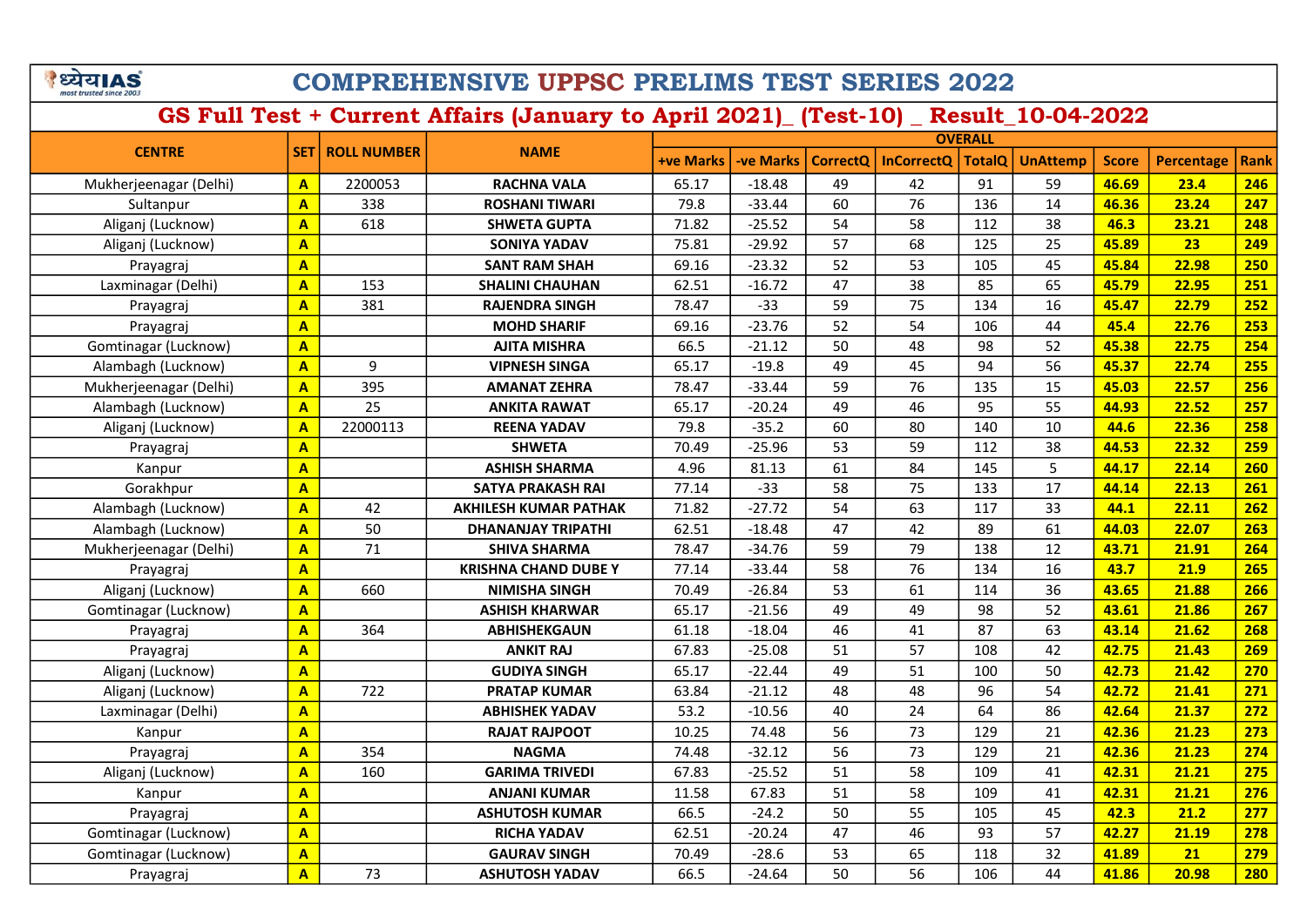| पय।A                    |  |
|-------------------------|--|
| most trusted since 2003 |  |

| <b>OVERALL</b>         |                         |                    |                             |                  |                  |                 |                   |               |                 |              |            |             |
|------------------------|-------------------------|--------------------|-----------------------------|------------------|------------------|-----------------|-------------------|---------------|-----------------|--------------|------------|-------------|
| <b>CENTRE</b>          | <b>SET</b>              | <b>ROLL NUMBER</b> | <b>NAME</b>                 | <b>+ve Marks</b> | <b>-ve Marks</b> | <b>CorrectQ</b> | <b>InCorrectQ</b> | <b>TotalQ</b> | <b>UnAttemp</b> | <b>Score</b> | Percentage | <b>Rank</b> |
| Alambagh (Lucknow)     | $\mathbf{A}$            | 8                  | <b>SANDESH KUMAR</b>        | 65.17            | $-23.32$         | 49              | 53                | 102           | 48              | 41.85        | 20.98      | 281         |
| Mukherjeenagar (Delhi) | A                       |                    | <b>ANAND MISHRA</b>         | 62.51            | $-20.68$         | 47              | 47                | 94            | 56              | 41.83        | 20.97      | 282         |
| Prayagraj              | A                       |                    | <b>NANDINI MISHRA</b>       | 69.16            | $-27.72$         | 52              | 63                | 115           | 35              | 41.44        | 20.77      | 283         |
| Gomtinagar (Lucknow)   | A                       |                    | <b>SHRETA SINGH</b>         | 62.51            | $-21.12$         | 47              | 48                | 95            | 55              | 41.39        | 20.75      | 284         |
| Gomtinagar (Lucknow)   | $\overline{A}$          |                    | <b>MEELU GUPTA</b>          | 51.87            | $-10.56$         | 39              | 24                | 63            | 87              | 41.31        | 20.71      | 285         |
| Prayagraj              | A                       | 420                | <b>AADITYA KUMAR</b>        | 63.84            | $-22.88$         | 48              | 52                | 100           | 50              | 40.96        | 20.53      | 286         |
| Gomtinagar (Lucknow)   | $\overline{A}$          |                    | <b>AKHILESHWAR MISHRA</b>   | 58.52            | $-17.6$          | 44              | 40                | 84            | 66              | 40.92        | 20.51      | 287         |
| Aliganj (Lucknow)      | $\overline{A}$          | 601                | <b>SACHIN KUMAR</b>         | 69.16            | $-28.6$          | 52              | 65                | 117           | 33              | 40.56        | 20.33      | 288         |
| Gomtinagar (Lucknow)   | $\overline{A}$          |                    | <b>DEEPIKA PANDEY</b>       | 65.17            | $-24.64$         | 49              | 56                | 105           | 45              | 40.53        | 20.32      | 289         |
| Prayagraj              | A                       |                    | <b>ANNPURNA MISHRA</b>      | 65.17            | $-24.64$         | 49              | 56                | 105           | 45              | 40.53        | 20.32      | 290         |
| Aliganj (Lucknow)      | $\overline{A}$          | 49                 | <b>RISHABH TIWARI</b>       | 57.19            | $-16.72$         | 43              | 38                | 81            | 69              | 40.47        | 20.29      | 291         |
| Aliganj (Lucknow)      | A                       | 108                | <b>ASHISH KUMAR</b>         | 55.86            | $-15.4$          | 42              | 35                | 77            | 73              | 40.46        | 20.28      | 292         |
| Gomtinagar (Lucknow)   | A                       |                    | <b>ARPIT KUMAR</b>          | 54.53            | $-14.08$         | 41              | 32                | 73            | 77              | 40.45        | 20.28      | 293         |
| Mukherjeenagar (Delhi) | A                       | 372                | <b>NEELAM CHATURVEDI</b>    | 63.84            | $-23.76$         | 48              | 54                | 102           | 48              | 40.08        | 20.09      | 294         |
| Aliganj (Lucknow)      | A                       |                    | <b>RAHUL CHAUHAN</b>        | 69.16            | $-29.48$         | 52              | 67                | 119           | 31              | 39.68        | 19.89      | 295         |
| Prayagraj              | $\overline{A}$          | 346                | YOGESH KUMAR MISHRA         | 62.51            | $-22.88$         | 47              | 52                | 99            | 51              | 39.63        | 19.86      | 296         |
| Prayagraj              | A                       | 5                  | <b>ANKUR SRIVASTAV</b>      | 47.88            | $-8.36$          | 36              | 19                | 55            | 95              | 39.52        | 19.81      | 297         |
| Prayagraj              | $\overline{A}$          |                    | <b>DINESH YADAV</b>         | 71.82            | $-32.56$         | 54              | 74                | 128           | 22              | 39.26        | 19.68      | 298         |
| Aliganj (Lucknow)      | A                       |                    | <b>NEELAM SINGH</b>         | 66.5             | $-27.28$         | 50              | 62                | 112           | 38              | 39.22        | 19.66      | 299         |
| Varansi                | A                       | 14                 | <b>RATNA</b>                | 73.15            | $-34.32$         | 55              | 78                | 133           | 17              | 38.83        | 19.46      | 300         |
| Prayagraj              | A                       | 47                 | AVANTIKA MADDHESHHYA        | 67.83            | $-29.04$         | 51              | 66                | 117           | 33              | 38.79        | 19.44      | 301         |
| Aliganj (Lucknow)      | A                       |                    | <b>ALOK KUMAR SINGH</b>     | 59.85            | $-21.12$         | 45              | 48                | 93            | 57              | 38.73        | 19.41      | 302         |
| Prayagraj              | A                       |                    | YOGENDRA YADAV              | 74.48            | $-36.96$         | 56              | 84                | 140           | 10              | 37.52        | 18.81      | 303         |
| Gomtinagar (Lucknow)   | $\overline{A}$          |                    | <b>SANDIP KUMAR</b>         | 66.5             | $-29.04$         | 50              | 66                | 116           | 34              | 37.46        | 18.78      | 304         |
| Gomtinagar (Lucknow)   | $\overline{A}$          |                    | <b>AMRENDRA KUMAR YADAV</b> | 49.21            | $-12.32$         | 37              | 28                | 65            | 85              | 36.89        | 18.49      | 305         |
| Aliganj (Lucknow)      | A                       |                    | <b>RANAPRATAP</b>           | 66.5             | $-29.92$         | 50              | 68                | 118           | 32              | 36.58        | 18.34      | 306         |
| Prayagraj              | $\overline{\mathsf{A}}$ |                    | <b>RAMKARAN GUPTA</b>       | 66.5             | $-29.92$         | 50              | 68                | 118           | 32              | 36.58        | 18.34      | 307         |
| Gomtinagar (Lucknow)   | A                       |                    | <b>BHANU PRATAP SINGH</b>   | 62.51            | $-25.96$         | 47              | 59                | 106           | 44              | 36.55        | 18.32      | 308         |
| Prayagraj              | A                       |                    | <b>PARUL SINGH</b>          | 58.52            | $-22$            | 44              | 50                | 94            | 56              | 36.52        | 18.31      | 309         |
| Alambagh (Lucknow)     | A                       | 33                 | <b>SWATIYADAV</b>           | 69.16            | $-33$            | 52              | 75                | 127           | 23              | 36.16        | 18.13      | 310         |
| Alambagh (Lucknow)     | $\overline{A}$          | 46                 | <b>REETA BHARTI</b>         | 54.53            | $-18.48$         | 41              | 42                | 83            | 67              | 36.05        | 18.07      | 311         |
| Prayagraj              | A                       |                    | <b>ANNU PANDEY</b>          | 65.17            | $-29.48$         | 49              | 67                | 116           | 34              | 35.69        | 17.89      | 312         |
| Prayagraj              | A                       |                    | <b>SHEPHALI KRISHNAN</b>    | 63.84            | $-28.16$         | 48              | 64                | 112           | 38              | 35.68        | 17.88      | 313         |
| Mukherjeenagar (Delhi) | $\overline{A}$          | 2200019            | <b>AKANSHA</b>              | 49.21            | $-13.64$         | 37              | 31                | 68            | 82              | 35.57        | 17.83      | 314         |
| Aliganj (Lucknow)      | $\overline{A}$          |                    | <b>ABHISHEK</b>             | 65.17            | $-29.92$         | 49              | 68                | 117           | 33              | 35.25        | 17.67      | 315         |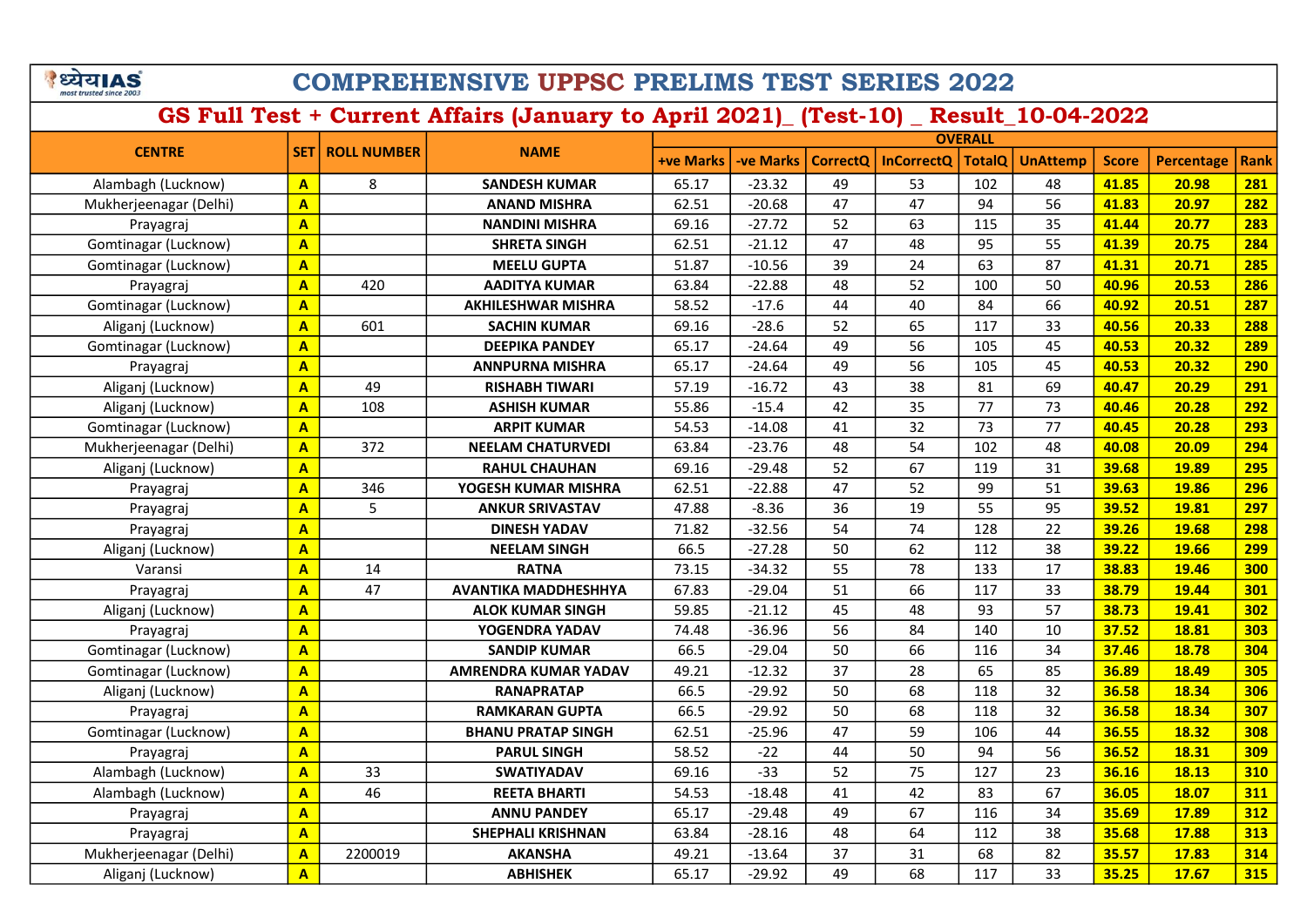| <b>RIA</b>              |  |
|-------------------------|--|
| most trusted since 2003 |  |

| <b>CENTRE</b>          |                         |                    |                            |                  |                  |                 |                   | <b>OVERALL</b> |                 |              |             |             |  |
|------------------------|-------------------------|--------------------|----------------------------|------------------|------------------|-----------------|-------------------|----------------|-----------------|--------------|-------------|-------------|--|
|                        | <b>SET</b>              | <b>ROLL NUMBER</b> | <b>NAME</b>                | <b>+ve Marks</b> | <b>-ve Marks</b> | <b>CorrectQ</b> | <b>InCorrectQ</b> | <b>TotalQ</b>  | <b>UnAttemp</b> | <b>Score</b> | Percentage  | <b>Rank</b> |  |
| Prayagraj              | $\mathbf{A}$            |                    | <b>AJAY KUMAR YADAV</b>    | 61.18            | $-25.96$         | 46              | 59                | 105            | 45              | 35.22        | 17.65       | 316         |  |
| Prayagraj              | $\overline{\mathbf{A}}$ |                    | <b>NITEEN KUMAR</b>        | 53.2             | $-18.48$         | 40              | 42                | 82             | 68              | 34.72        | 17.4        | 317         |  |
| Aliganj (Lucknow)      | $\mathbf{A}$            |                    | <b>HIMANSHI SINGH</b>      | 65.17            | $-30.8$          | 49              | 70                | 119            | 31              | 34.37        | 17.23       | 318         |  |
| Prayagraj              | $\overline{\mathbf{A}}$ |                    | <b>RAHUL KUMAR CHAUBEY</b> | 63.84            | $-29.48$         | 48              | 67                | 115            | 35              | 34.36        | 17.22       | 319         |  |
| Mukherjeenagar (Delhi) | $\mathbf{A}$            |                    | <b>SHARAD KUMAR BHATT</b>  | 51.87            | $-18.04$         | 39              | 41                | 80             | 70              | 33.83        | 16.96       | 320         |  |
| Prayagraj              | $\mathbf{A}$            |                    | <b>ANKITA SENGAR</b>       | 65.17            | $-31.68$         | 49              | 72                | 121            | 29              | 33.49        | 16.79       | 321         |  |
| Prayagraj              | $\overline{\mathbf{A}}$ |                    | <b>HUMA KHAN</b>           | 61.18            | $-27.72$         | 46              | 63                | 109            | 41              | 33.46        | 16.77       | 322         |  |
| Prayagraj              | $\overline{\mathbf{A}}$ |                    | <b>VINOD KUMAR DWIVEDI</b> | 57.19            | $-23.76$         | 43              | 54                | 97             | 53              | 33.43        | 16.76       | 323         |  |
| Aliganj (Lucknow)      | $\mathbf{A}$            |                    | <b>PRAGYA KATIYAR</b>      | 51.87            | $-18.48$         | 39              | 42                | 81             | 69              | 33.39        | 16.74       | 324         |  |
| Gomtinagar (Lucknow)   | $\overline{\mathbf{A}}$ |                    | <b>SHIVANI SINGH</b>       | 49.21            | $-15.84$         | 37              | 36                | 73             | 77              | 33.37        | 16.73       | 325         |  |
| Sultanpur              | $\overline{A}$          |                    | <b>ASIF KHAN</b>           | 45.22            | $-11.88$         | 34              | 27                | 61             | 89              | 33.34        | 16.71       | 326         |  |
| Aliganj (Lucknow)      | $\overline{A}$          |                    | <b>GARIMA</b>              | 70.49            | $-37.4$          | 53              | 85                | 138            | 12              | 33.09        | 16.59       | 327         |  |
| Prayagraj              | $\overline{A}$          |                    | <b>PRAGYA SHUKLA</b>       | 65.17            | $-32.12$         | 49              | 73                | 122            | 28              | 33.05        | 16.57       | 328         |  |
| Aliganj (Lucknow)      | A                       |                    | <b>SHUBHENDU</b>           | 54.53            | $-21.56$         | 41              | 49                | 90             | 60              | 32.97        | 16.53       | 329         |  |
| Varansi                | A                       | 11                 | <b>ABHIJEET RAJAN</b>      | 46.55            | $-13.64$         | 35              | 31                | 66             | 84              | 32.91        | 16.5        | 330         |  |
| Prayagraj              | $\overline{\mathsf{A}}$ |                    | PRIYANK CHAUDHARY          | 62.51            | $-29.92$         | 47              | 68                | 115            | 35              | 32.59        | 16.34       | 331         |  |
| Alambagh (Lucknow)     | A                       | 31                 | <b>SHAILY SINGH</b>        | 58.52            | $-25.96$         | 44              | 59                | 103            | 47              | 32.56        | 16.32       | 332         |  |
| Alambagh (Lucknow)     | A                       | 18                 | <b>ARUN KUMAR</b>          | 53.2             | $-20.68$         | 40              | 47                | 87             | 63              | 32.52        | 16.3        | 333         |  |
| Sultanpur              | A                       | 332                | <b>NISTHAVERMA</b>         | 69.16            | $-36.96$         | 52              | 84                | 136            | 14              | 32.2         | 16.14       | 334         |  |
| Prayagraj              | $\overline{\mathsf{A}}$ |                    | <b>PUSHPANJALI</b>         | 67.83            | $-35.64$         | 51              | 81                | 132            | 18              | 32.19        | 16.14       | 335         |  |
| Aliganj (Lucknow)      | A                       | 625                | <b>PRAGYA</b>              | 62.51            | $-30.36$         | 47              | 69                | 116            | 34              | 32.15        | 16.12       | 336         |  |
| Sultanpur              | $\overline{\mathsf{A}}$ | 305                | <b>AMIT YADAV</b>          | 58.52            | $-26.4$          | 44              | 60                | 104            | 46              | 32.12        | 16.1        | 337         |  |
| Prayagraj              | A                       |                    | <b>ADARASH SINGH</b>       | 63.84            | $-32.12$         | 48              | 73                | 121            | 29              | 31.72        | <b>15.9</b> | 338         |  |
| Aliganj (Lucknow)      | $\overline{\mathsf{A}}$ |                    | <b>GUNJAN KUMARI</b>       | 61.18            | $-29.48$         | 46              | 67                | 113            | 37              | 31.7         | 15.89       | 339         |  |
| Aliganj (Lucknow)      | A                       |                    | <b>DEEPANKER SINGH</b>     | 46.55            | $-14.96$         | 35              | 34                | 69             | 81              | 31.59        | 15.83       | 340         |  |
| Prayagraj              | A                       |                    | <b>KALPANA</b>             | 51.87            | $-20.68$         | 39              | 47                | 86             | 64              | 31.19        | 15.63       | 341         |  |
| Prayagraj              | A                       |                    | <b>RAKSHA PARIHAR</b>      | 43.89            | $-12.76$         | 33              | 29                | 62             | 88              | 31.13        | 15.6        | 342         |  |
| Kanpur                 | $\mathbf{A}$            |                    | <b>NARAYAN TRIPATHI</b>    | 1.87             | 71.82            | 54              | 93                | 147            | 3               | 30.9         | 15.49       | 343         |  |
| Aliganj (Lucknow)      | $\mathbf{A}$            | 30                 | <b>ABHISHEKSINGH</b>       | 70.49            | $-39.6$          | 53              | 90                | 143            | $\overline{7}$  | 30.89        | 15.48       | 344         |  |
| Mukherjeenagar (Delhi) | $\overline{\mathbf{A}}$ | 483                | <b>RACHNA SHARMA</b>       | 67.83            | $-36.96$         | 51              | 84                | 135            | 15              | 30.87        | 15.47       | 345         |  |
| Prayagraj              | $\mathbf{A}$            |                    | <b>NIHAL KUMAR SHUKLA</b>  | 62.51            | $-31.68$         | 47              | 72                | 119            | 31              | 30.83        | 15.45       | 346         |  |
| Sultanpur              | $\overline{\mathbf{A}}$ |                    | <b>AASTHA YADAV</b>        | 41.23            | $-11$            | 31              | 25                | 56             | 94              | 30.23        | 15.15       | 347         |  |
| Prayagraj              | $\overline{\mathbf{A}}$ |                    | <b>SHARAD KUMAR YADAV</b>  | 57.19            | $-27.28$         | 43              | 62                | 105            | 45              | 29.91        | 14.99       | 348         |  |
| Prayagraj              | A                       | 37                 | <b>MOHIT</b>               | 54.53            | $-24.64$         | 41              | 56                | 97             | 53              | 29.89        | 14.98       | 349         |  |
| Prayagraj              | A                       |                    | <b>RAHMAN KHAN</b>         | 54.53            | $-24.64$         | 41              | 56                | 97             | 53              | 29.89        | 14.98       | 350         |  |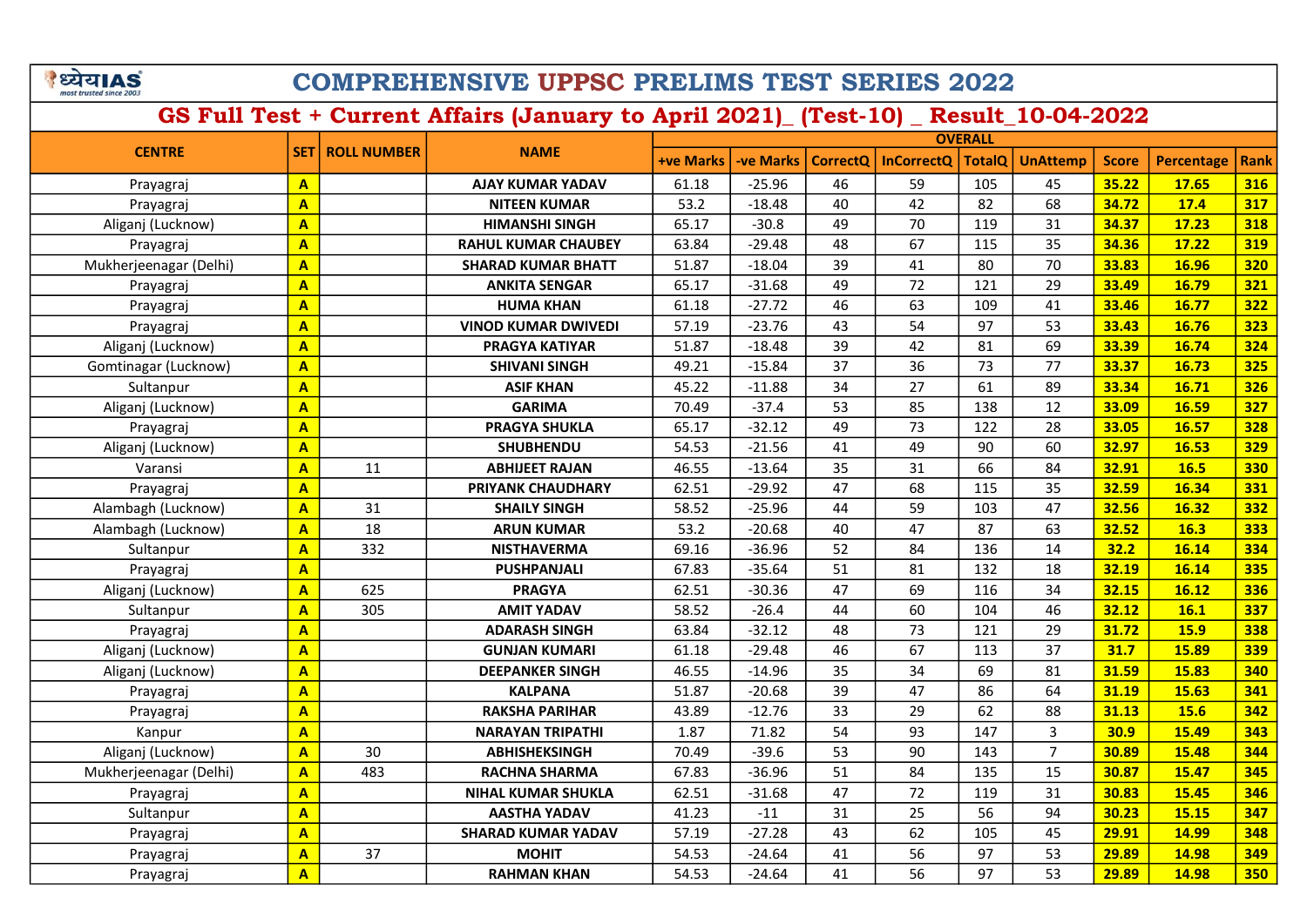## COMPREHENSIVE UPPSC PRELIMS TEST SERIES 2022

| <b>CENTRE</b>          |                         | <b>NAME</b><br><b>ROLL NUMBER</b> |                            | <b>OVERALL</b>   |                 |                   |               |                 |                |            |             |     |
|------------------------|-------------------------|-----------------------------------|----------------------------|------------------|-----------------|-------------------|---------------|-----------------|----------------|------------|-------------|-----|
|                        | <b>SET</b>              |                                   | <b>+ve Marks</b>           | <b>-ve Marks</b> | <b>CorrectQ</b> | <b>InCorrectQ</b> | <b>TotalQ</b> | <b>UnAttemp</b> | <b>Score</b>   | Percentage | <b>Rank</b> |     |
| Mukherjeenagar (Delhi) | $\mathbf{A}$            |                                   | <b>VIKAS MAVI</b>          | 49.21            | $-19.36$        | 37                | 44            | 81              | 69             | 29.85      | 14.96       | 351 |
| Prayagraj              | A                       |                                   | <b>DIKSHA GUPTA</b>        | 65.17            | $-35.64$        | 49                | 81            | 130             | 20             | 29.53      | 14.8        | 352 |
| Aliganj (Lucknow)      | A                       |                                   | <b>AADITYA SINGH</b>       | 35.91            | $-6.6$          | 27                | 15            | 42              | 108            | 29.31      | 14.69       | 353 |
| Gorakhpur              | A                       |                                   | <b>NEETESH KUMAR</b>       | 47.88            | $-18.92$        | 36                | 43            | 79              | 71             | 28.96      | 14.52       | 354 |
| Prayagraj              | A                       |                                   | <b>PRIYA SINGH</b>         | 41.23            | $-13.2$         | 31                | 30            | 61              | 89             | 28.03      | 14.05       | 355 |
| Prayagraj              | A                       |                                   | <b>RAHUL KUMAR VIND</b>    | 57.19            | $-29.48$        | 43                | 67            | 110             | 40             | 27.71      | 13.89       | 356 |
| Alambagh (Lucknow)     | $\overline{A}$          | 48                                | <b>ABHISHEK PANDEY</b>     | 43.89            | $-16.28$        | 33                | 37            | 70              | 80             | 27.61      | 13.84       | 357 |
| Aliganj (Lucknow)      | $\overline{\mathsf{A}}$ | 962                               | <b>BHANU JOSHI</b>         | 50.54            | $-23.76$        | 38                | 54            | 92              | 58             | 26.78      | 13.42       | 358 |
| Aliganj (Lucknow)      | $\overline{\mathsf{A}}$ |                                   | <b>VIJAY TIWARI</b>        | 51.87            | $-25.52$        | 39                | 58            | 97              | 53             | 26.35      | 13.21       | 359 |
| Alambagh (Lucknow)     | A                       | 10                                | <b>VAISHALI GUPTA</b>      | 50.54            | $-24.2$         | 38                | 55            | 93              | 57             | 26.34      | 13.2        | 360 |
| Sultanpur              | $\overline{\mathsf{A}}$ |                                   | <b>SUMIT YADAV</b>         | 47.88            | $-21.56$        | 36                | 49            | 85              | 65             | 26.32      | 13.19       | 361 |
| Mukherjeenagar (Delhi) | A                       |                                   | <b>CHANCHAL KUMARI</b>     | 63.84            | $-37.84$        | 48                | 86            | 134             | 16             | 26         | 13.03       | 362 |
| Prayagraj              | $\overline{A}$          |                                   | <b>RAJEEV KUMAR SHUKLA</b> | 57.19            | $-31.24$        | 43                | 71            | 114             | 36             | 25.95      | 13.01       | 363 |
| Alambagh (Lucknow)     | A                       | $\overline{2}$                    | <b>REETU YADAV</b>         | 57.19            | $-31.68$        | 43                | 72            | 115             | 35             | 25.51      | 12.79       | 364 |
| Aliganj (Lucknow)      | A                       |                                   | <b>ANUJ YADAV</b>          | 67.83            | $-42.68$        | 51                | 97            | 148             | $\overline{2}$ | 25.15      | 12.61       | 365 |
| Prayagraj              | A                       |                                   | <b>ABHISHEK TRIPATHI</b>   | 53.2             | $-28.6$         | 40                | 65            | 105             | 45             | 24.6       | 12.33       | 366 |
| Aliganj (Lucknow)      | A                       |                                   | <b>ARUN K PANDEY</b>       | 43.89            | $-19.36$        | 33                | 44            | 77              | 73             | 24.53      | 12.3        | 367 |
| Aliganj (Lucknow)      | $\overline{\mathsf{A}}$ |                                   | SHIPRA SRIVASTAVA          | 43.89            | $-19.36$        | 33                | 44            | 77              | 73             | 24.53      | 12.3        | 368 |
| Alambagh (Lucknow)     | A                       | 30                                | <b>ALOK KUMAR KASHYAP</b>  | 29.26            | $-4.84$         | 22                | 11            | 33              | 117            | 24.42      | 12.24       | 369 |
| Aliganj (Lucknow)      | A                       |                                   | <b>PRBHAKUMARI</b>         | 46.55            | $-22.44$        | 35                | 51            | 86              | 64             | 24.11      | 12.09       | 370 |
| Alambagh (Lucknow)     | A                       | 14                                | <b>SAKSHI YADAV</b>        | 65.17            | $-41.36$        | 49                | 94            | 143             | $\overline{7}$ | 23.81      | 11.93       | 371 |
| Gomtinagar (Lucknow)   | A                       |                                   | <b>GARIMA MISHRA</b>       | 55.86            | $-32.12$        | 42                | 73            | 115             | 35             | 23.74      | <b>11.9</b> | 372 |
| Varansi                | A                       | 13                                | <b>ASHISHKUMARYADAV</b>    | 66.5             | $-43.12$        | 50                | 98            | 148             | $\overline{2}$ | 23.38      | 11.72       | 373 |
| Aliganj (Lucknow)      | $\overline{A}$          | 608                               | <b>DIPU KUMAR</b>          | 54.53            | $-31.24$        | 41                | 71            | 112             | 38             | 23.29      | 11.67       | 374 |
| Mukherjeenagar (Delhi) | $\overline{A}$          |                                   | <b>ANSHIKA</b>             | 46.55            | $-23.32$        | 35                | 53            | 88              | 62             | 23.23      | 11.64       | 375 |
| Aliganj (Lucknow)      | A                       |                                   | <b>RICHA VERMA</b>         | 39.9             | $-17.16$        | 30                | 39            | 69              | 81             | 22.74      | 11.4        | 376 |
| Sultanpur              | A                       | 295                               | <b>JITENDR KUMAR</b>       | 61.18            | $-38.72$        | 46                | 88            | 134             | 16             | 22.46      | 11.26       | 377 |
| Aliganj (Lucknow)      | A                       | 649                               | <b>RITYESH</b>             | 55.86            | $-33.44$        | 42                | 76            | 118             | 32             | 22.42      | 11.24       | 378 |
| Prayagraj              | A                       |                                   | <b>ANJU CHAUHAN</b>        | 49.21            | $-26.84$        | 37                | 61            | 98              | 52             | 22.37      | 11.21       | 379 |
| Sultanpur              | A                       |                                   | <b>RAM LAGAN GAUTAM</b>    | 41.23            | $-18.92$        | 31                | 43            | 74              | 76             | 22.31      | 11.18       | 380 |
| Aliganj (Lucknow)      | $\overline{\mathsf{A}}$ | 220007                            | <b>NIVEDITA SINGH</b>      | 31.92            | $-9.68$         | 24                | 22            | 46              | 104            | 22.24      | 11.15       | 381 |
| Alambagh (Lucknow)     | A                       | 21                                | <b>RAM SANEHI</b>          | 54.53            | $-32.56$        | 41                | 74            | 115             | 35             | 21.97      | 11.01       | 382 |
| Mukherjeenagar (Delhi) | A                       |                                   | <b>ARTI DUBEY</b>          | 54.53            | $-32.56$        | 41                | 74            | 115             | 35             | 21.97      | 11.01       | 383 |
| Gomtinagar (Lucknow)   | $\overline{\mathsf{A}}$ |                                   | <b>AKASH SRIVASTAV</b>     | 39.9             | $-18.04$        | 30                | 41            | 71              | 79             | 21.86      | 10.96       | 384 |
| Prayagraj              | $\overline{\mathsf{A}}$ |                                   | <b>SANDHYA</b>             | 45.22            | $-23.76$        | 34                | 54            | 88              | 62             | 21.46      | 10.76       | 385 |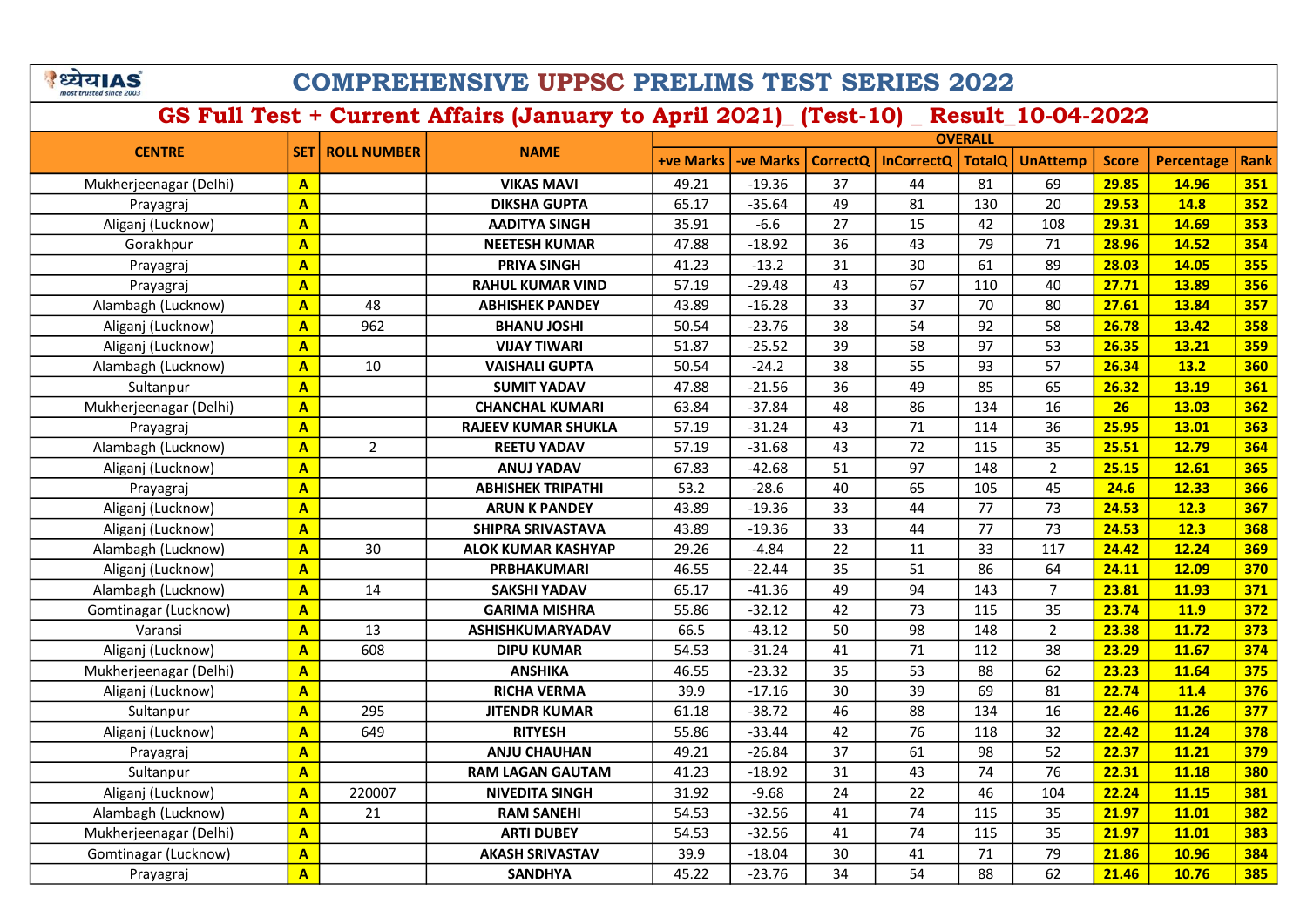## COMPREHENSIVE UPPSC PRELIMS TEST SERIES 2022

| <b>CENTRE</b>          |                         |                                   |                              |                  |                 |                   |               | <b>OVERALL</b>  |              |            |             |     |  |  |
|------------------------|-------------------------|-----------------------------------|------------------------------|------------------|-----------------|-------------------|---------------|-----------------|--------------|------------|-------------|-----|--|--|
|                        | <b>SET</b>              | <b>NAME</b><br><b>ROLL NUMBER</b> | <b>+ve Marks</b>             | <b>-ve Marks</b> | <b>CorrectQ</b> | <b>InCorrectQ</b> | <b>TotalQ</b> | <b>UnAttemp</b> | <b>Score</b> | Percentage | <b>Rank</b> |     |  |  |
| Aliganj (Lucknow)      | A                       |                                   | <b>KHUSHBU SINGH</b>         | 55.86            | $-34.76$        | 42                | 79            | 121             | 29           | 21.1       | 10.58       | 386 |  |  |
| Prayagraj              | $\overline{\mathbf{A}}$ | 11                                | <b>AKHILESH KUMAR YADAV</b>  | 55.86            | $-34.76$        | 42                | 79            | 121             | 29           | 21.1       | 10.58       | 387 |  |  |
| Alambagh (Lucknow)     | $\overline{\mathbf{A}}$ | 49                                | <b>DIGVIJAY SINGH</b>        | 50.54            | $-29.48$        | 38                | 67            | 105             | 45           | 21.06      | 10.56       | 388 |  |  |
| Prayagraj              | $\overline{\mathbf{A}}$ |                                   | <b>VIKAS KUMAR</b>           | 49.21            | $-28.16$        | 37                | 64            | 101             | 49           | 21.05      | 10.55       | 389 |  |  |
| Prayagraj              | $\overline{\mathbf{A}}$ |                                   | <b>SUKRITI SRIVASTAVA</b>    | 50.54            | $-29.92$        | 38                | 68            | 106             | 45           | 20.62      | 10.27       | 390 |  |  |
| Mukherjeenagar (Delhi) | $\overline{\mathbf{A}}$ |                                   | <b>ANANT KUMAR</b>           | 43.89            | $-23.76$        | 33                | 54            | 87              | 63           | 20.13      | 10.09       | 391 |  |  |
| Alambagh (Lucknow)     | $\mathbf{A}$            | 43                                | <b>ROLI YADAV</b>            | 34.58            | $-14.52$        | 26                | 33            | 59              | 91           | 20.06      | 10.06       | 392 |  |  |
| Gorakhpur              | $\overline{\mathbf{A}}$ |                                   | <b>SAHIBA KHAN</b>           | 55.86            | $-36.08$        | 42                | 82            | 124             | 26           | 19.78      | 9.91        | 393 |  |  |
| Aliganj (Lucknow)      | $\mathbf{A}$            | 1409                              | <b>NEELAM YADAV</b>          | 46.55            | $-26.84$        | 35                | 61            | 96              | 54           | 19.71      | 9.88        | 394 |  |  |
| Aliganj (Lucknow)      | $\mathbf{A}$            | 63                                | <b>RUCHIKA RAI</b>           | 37.24            | $-17.6$         | 28                | 40            | 68              | 82           | 19.64      | 9.84        | 395 |  |  |
| Aliganj (Lucknow)      | $\mathbf{A}$            |                                   | <b>SNEHA TIWARI</b>          | 31.92            | $-12.32$        | 24                | 28            | 52              | 98           | 19.6       | 9.82        | 396 |  |  |
| Mukherjeenagar (Delhi) | $\overline{A}$          |                                   | <b>VIDYAN VERMA</b>          | 49.21            | $-29.92$        | 37                | 68            | 105             | 45           | 19.29      | 9.67        | 397 |  |  |
| Aliganj (Lucknow)      | $\overline{A}$          |                                   | <b>ANITA SINGH</b>           | 46.55            | $-27.72$        | 35                | 63            | 98              | 52           | 18.83      | 9.44        | 398 |  |  |
| Aliganj (Lucknow)      | A                       |                                   | <b>PARVEJ NAIMI</b>          | 42.56            | $-23.76$        | 32                | 54            | 86              | 64           | 18.8       | 9.42        | 399 |  |  |
| Prayagraj              | $\overline{\mathbf{A}}$ |                                   | <b>VAISHALI RAWAT</b>        | 42.56            | $-23.76$        | 32                | 54            | 86              | 64           | 18.8       | 9.42        | 400 |  |  |
| Gomtinagar (Lucknow)   | $\overline{A}$          |                                   | PASHUPATI NATH SHUKLA        | 39.9             | $-21.56$        | 30                | 49            | 79              | 71           | 18.34      | 9.19        | 401 |  |  |
| Aliganj (Lucknow)      | A                       | 89                                | <b>ANURAG GUPTA</b>          | 38.57            | $-20.24$        | 29                | 46            | 75              | 75           | 18.33      | 9.19        | 402 |  |  |
| Mukherjeenagar (Delhi) | A                       |                                   | <b>RIYA MALIK</b>            | 38.57            | $-20.68$        | 29                | 47            | 76              | 74           | 17.89      | 8.97        | 403 |  |  |
| Aliganj (Lucknow)      | A                       |                                   | <b>ALOK</b>                  | 49.21            | $-32.12$        | 37                | 73            | 110             | 40           | 17.09      | 8.57        | 404 |  |  |
| Aliganj (Lucknow)      | A                       | 32                                | <b>PRABHAKAR PANEEY</b>      | 37.24            | $-20.24$        | 28                | 46            | 74              | 76           | 17         | 8.52        | 405 |  |  |
| Mukherjeenagar (Delhi) | $\overline{\mathsf{A}}$ |                                   | <b>RAGHURAJ</b>              | 45.22            | $-28.6$         | 34                | 65            | 99              | 51           | 16.62      | 8.33        | 406 |  |  |
| Kanpur                 | $\overline{\mathbf{A}}$ |                                   | <b>UTKARSH VARDHAN SINGH</b> | 3.19             | 53.2            | 40                | 84            | 124             | 26           | 16.24      | 8.14        | 407 |  |  |
| Aliganj (Lucknow)      | A                       | 2200068                           | ANKULYADAV                   | 51.87            | $-36.52$        | 39                | 83            | 122             | 28           | 15.35      | 7.69        | 408 |  |  |
| Prayagraj              | $\mathbf{A}$            |                                   | <b>SHIVENDRAS</b>            | 45.22            | $-30.36$        | 34                | 69            | 103             | 47           | 14.86      | 7.45        | 409 |  |  |
| Alambagh (Lucknow)     | $\overline{A}$          | 17                                | <b>PRABHAT KUMAR</b>         | 41.23            | $-26.4$         | 31                | 60            | 91              | 59           | 14.83      | 7.43        | 410 |  |  |
| Alambagh (Lucknow)     | $\overline{\mathbf{A}}$ | 19                                | <b>ANAND KUMAR</b>           | 37.24            | $-22.44$        | 28                | 51            | 79              | 71           | 14.8       | 7.42        | 411 |  |  |
| Aliganj (Lucknow)      | A                       | 110                               | <b>SIMRAN MISHRA</b>         | 34.58            | $-20.24$        | 26                | 46            | 72              | 78           | 14.34      | 7.19        | 412 |  |  |
| Sultanpur              | $\mathbf{A}$            | 337                               | <b>KRISHNA SHUKLA</b>        | 47.88            | $-34.32$        | 36                | 78            | 114             | 36           | 13.56      | 6.8         | 413 |  |  |
| Alambagh (Lucknow)     | $\overline{\mathbf{A}}$ |                                   | <b>MUKUND MOHAN TIWARI</b>   | 31.92            | $-18.48$        | 24                | 42            | 66              | 84           | 13.44      | 6.74        | 414 |  |  |
| Aliganj (Lucknow)      | $\overline{\mathbf{A}}$ |                                   | <b>RAJNIYADAV</b>            | 27.93            | $-14.52$        | 21                | 33            | 54              | 96           | 13.41      | 6.72        | 415 |  |  |
| Aliganj (Lucknow)      | $\overline{\mathbf{A}}$ |                                   | <b>PRIYA GUPTA</b>           | 33.25            | $-20.24$        | 25                | 46            | 71              | 79           | 13.01      | 6.52        | 416 |  |  |
| Prayagraj              | $\overline{\mathbf{A}}$ |                                   | <b>RAHUL GAUTAM</b>          | 25.27            | $-12.32$        | 19                | 28            | 47              | 103          | 12.95      | 6.49        | 417 |  |  |
| Prayagraj              | $\overline{\mathbf{A}}$ |                                   | <b>SAURABH JAISWAL</b>       | 31.92            | $-19.36$        | 24                | 44            | 68              | 82           | 12.56      | 6.3         | 418 |  |  |
| Prayagraj              | A                       |                                   | <b>CHANDRASEN BIND</b>       | 43.89            | $-31.68$        | 33                | 72            | 105             | 45           | 12.21      | 6.12        | 419 |  |  |
| Prayagraj              | A                       |                                   | <b>PRIYA SINGH</b>           | 41.23            | $-29.04$        | 31                | 66            | 97              | 53           | 12.19      | 6.11        | 420 |  |  |